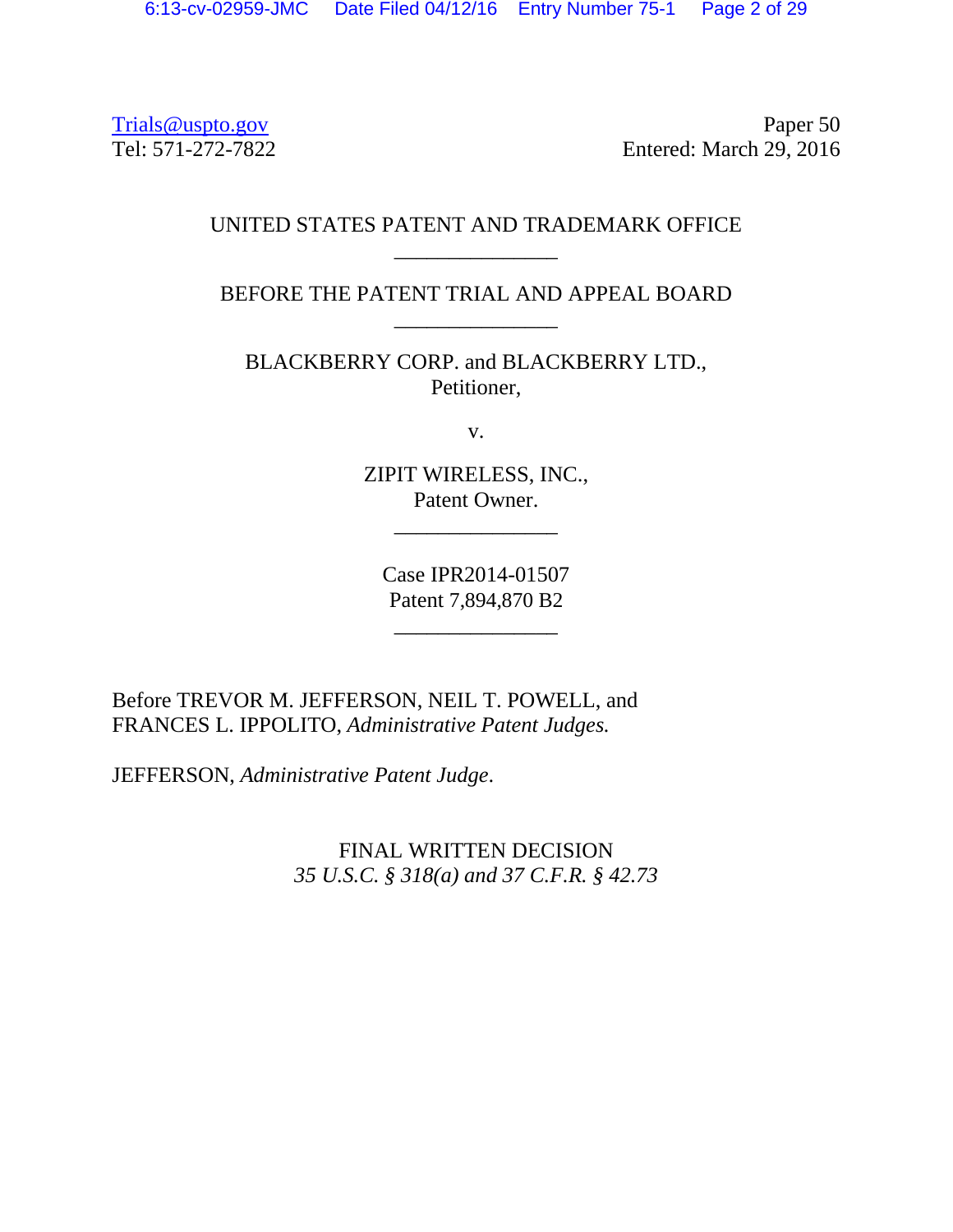## I. INTRODUCTION

## *A. Background*

Blackberry Corp. and Blackberry Ltd. (collectively, "Petitioner") filed a Petition (Paper 1, "Pet.") to institute an *inter partes* review of claims 1, 2, 5–12, 17–21, 24–31, and 36–40 of U.S. Patent No. 7,292,870 B2 (Ex. 1001, "the '870 patent"). *See* 35 U.S.C. § 311. Patent Owner, ZIPT Wireless, Inc. did not file a Preliminary Response. Pursuant to 35 U.S.C. § 314, in our Decision to Institute (Paper 6, "Dec."), we instituted this proceeding as to claims 1, 2, 5–12, 17–21, 24– 31, and 36–40 of the '870 patent. Dec. 9.

Patent Owner filed a Patent Owner Response (Paper 10, "PO Resp.") and Petitioner filed a Reply (Paper 14, "Reply"). We authorized Patent Owner to file a Sur-Reply to allegations raised by Petitioner's Reply. Patent Owner's Sur-Reply was filed on November 6, 2015 (Paper 25, "Sur-Reply"). Petitioner subsequently withdrew portions of its Reply. Paper 38.

Petitioner filed a motion to exclude evidence (Paper 34, "Pet. Mot. Excl."), Patent Owner filed an opposition (Paper 41, "PO Opp. Excl.") to which Petitioner filed a reply (Paper 45, "Pet. Reply Excl."). Similarly, Patent Owner filed a motion to exclude Petitioner's evidence (Paper 37, "PO Mot. Excl."), Petitioner filed an opposition (Paper 42, "Pet. Opp. Excl.") to which Patent Owner filed a reply (Paper 47, "PO Reply Excl.").

An oral hearing in this matter was held on Dec. 7, 2015 (Paper 49, "Tr.").

We have jurisdiction under 35 U.S.C. § 6(c). This Final Written Decision is issued pursuant to 35 U.S.C. § 318(a) and 37 C.F.R. § 42.73. For the reasons that follow, Petitioner has not demonstrated by a preponderance of the evidence that claims 1, 2, 5–12, 17–21, 24–31, and 36–40 of the '870 patent are unpatentable.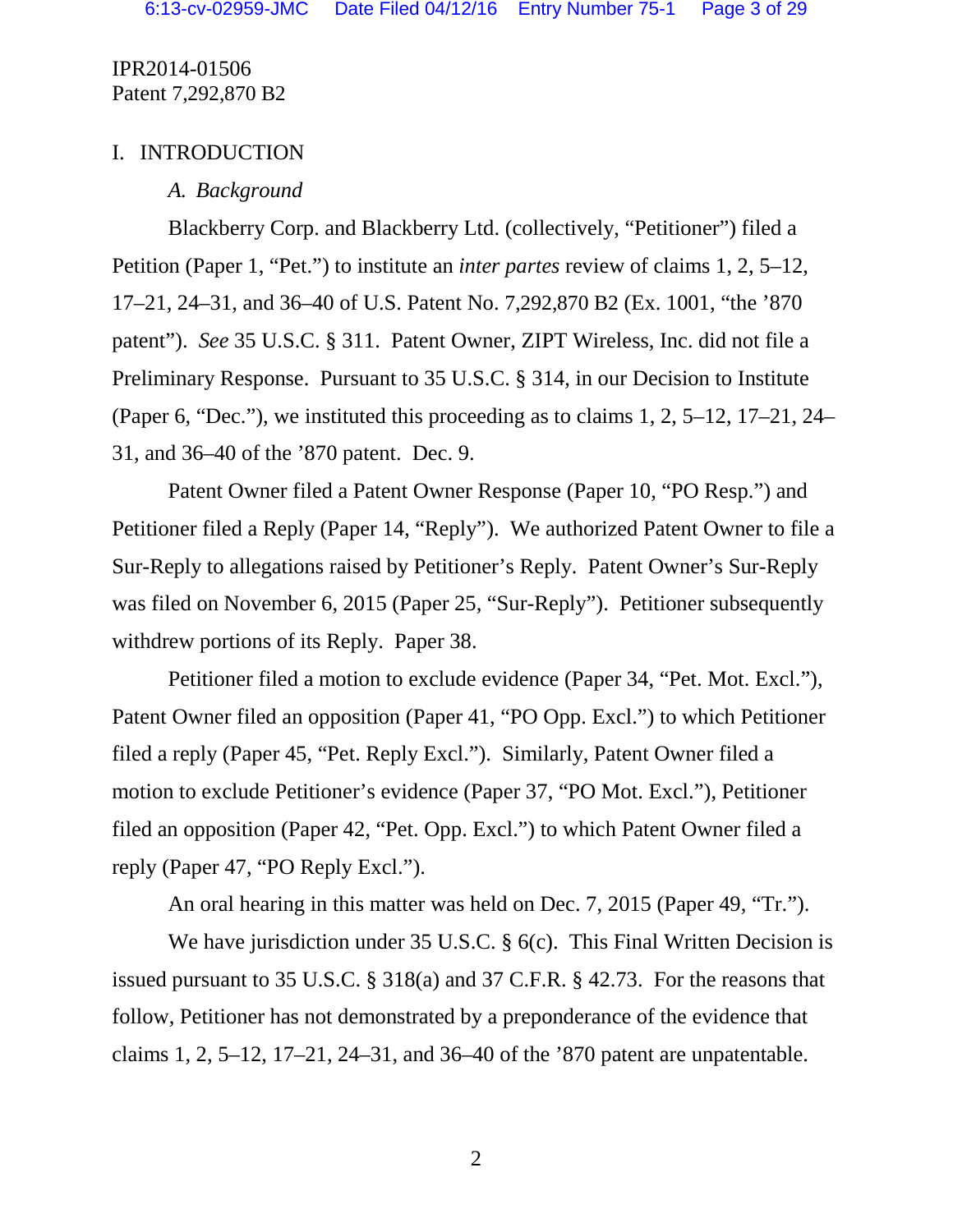## *B. Related Matters*

Petitioner states that the '870 patent has been asserted in *Zipit Wireless Inc. v. BlackBerry Ltd*., No. 6:13-cv-2959-JMC (D.S.C. 2013). Pet. 1. In addition, Petitioner has filed petitions challenging the patentability of certain claims in U.S. Patent Nos. 7,894,837 (IPR2014-01506); 8,086,678 (IPR2014-01508); and 8,190,694 (IPR2014-01509).

### *C. The '870 Patent*

The '870 patent relates to a handheld instant messaging ("IM") device. Ex. 1001, 1:6–9. The '870 patent discloses an IM terminal that includes a display and a data entry device integrated in a housing for the IM terminal. *Id*. at 4:38–41. The data entry device allows entry of graphical symbols (such as emoticons supported by an IM service provider) or textual characters via dedicated or programmable keys, a Wi-Fi communications module for communicating messages with a Wi-Fi access point, and a control module for coordinating authorization to coupling the IM terminal to a local network using a wireless access point and for controlling the IM conversation session. *Id*. at 4:28–55, Figs. 12a, 12b.

Figures 12a and 12b, provided below, show user interface screens that associate emoticon pictorial images with programmable keys. *Id.* at 10:6–7.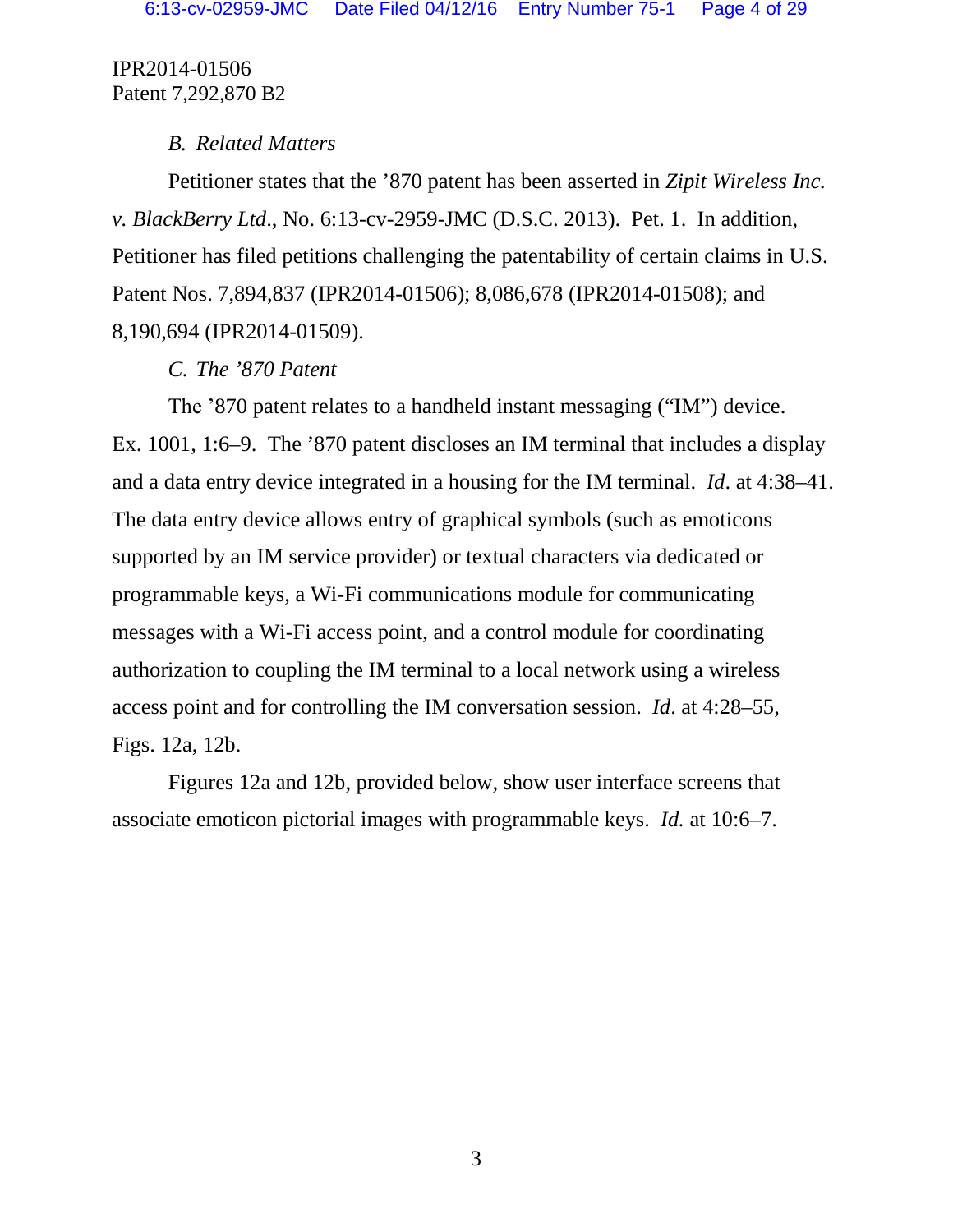|                                                                                                                           | SETUP WIZARD |  |  |
|---------------------------------------------------------------------------------------------------------------------------|--------------|--|--|
| TIME TO ASSIGN YOUR FAVORITE<br>EMOTICONS "SMILEYS" TO THE FOUR<br>PROGRAMMABLE (P1-P4) KEYS<br>PROVIDED ON THE KEYBOARD! |              |  |  |
| PRESS THE NEXT KEY TO CONTINUE.                                                                                           |              |  |  |

Fig.  $12A$ 



Fig. 12B

Figures 12a and 12b show screens used in the emoticon selection procedure. Figure 12a identifies keys of keyboard 68 (not shown) that are associated with selected emoticons. Figure 12b shows a screen that instructs the user to use the "">" and ">" keys on either side of the displayed symbol to change the graphical symbol that is associated with a programmable key, e.g. PF2. *Id*. at 16:62–66.

The handheld terminal of the '870 patent manages multiple IM conversations over Internet protocol ("IP") through different IM service providers. *Id.* at 5:32–6:15, Abstract. The device generates a buddy list of contacts associated with each IM service provider and displays conversation windows for each buddy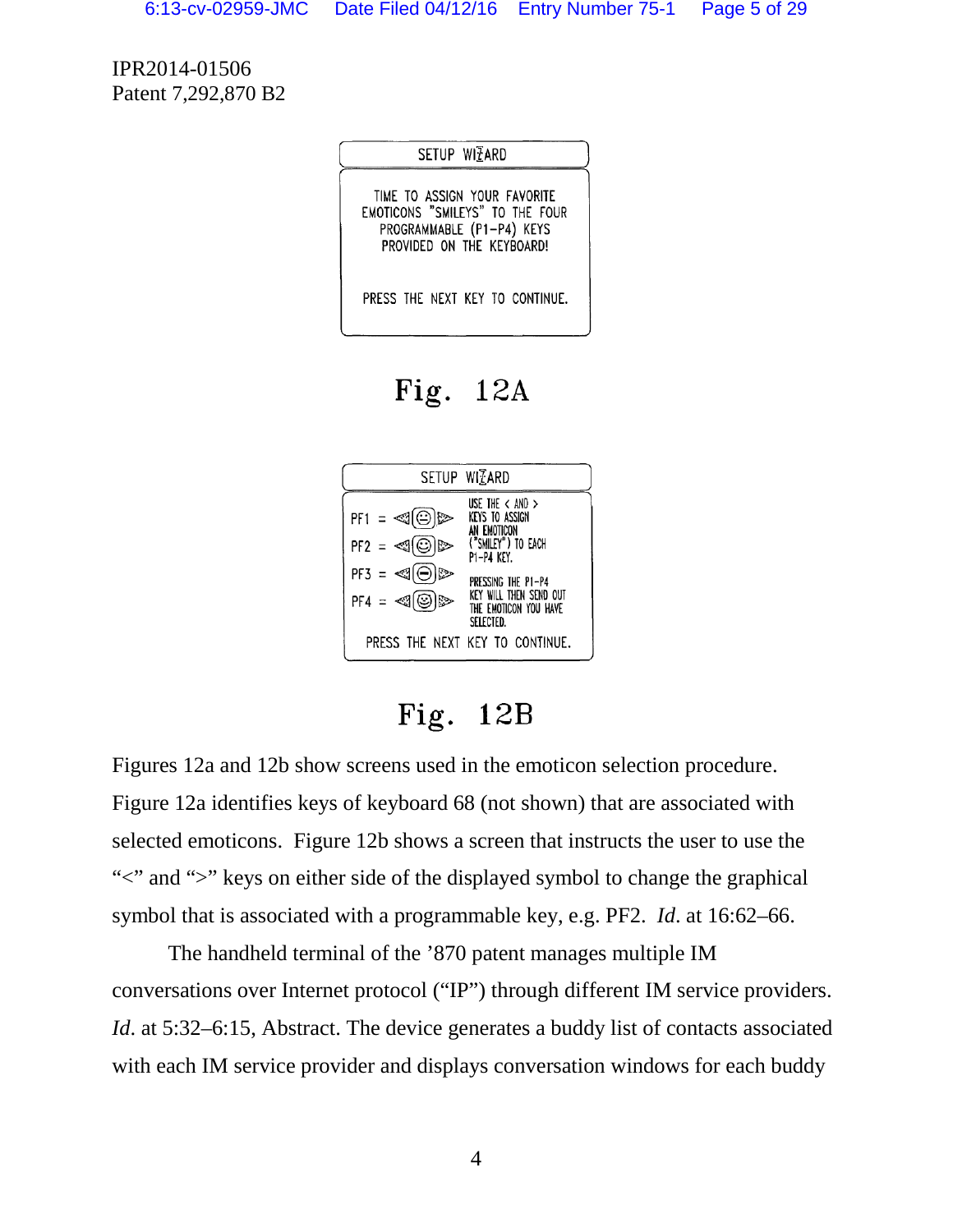with whom the user is engaged in active conversation. *Id.* at 5:32–51. The device detects signals from local wireless access points, prioritizes the access points according to their signal strength, and selects the one having the strongest signal for local network access. *Id*. at 5:4–11.

## *D. Illustrative Claims*

Illustrative independent claim 1 (Ex. 1001, 23:29–61) is reproduced below:

1. An instant messaging terminal comprising:

a handheld terminal housing;

a display mounted in the terminal housing for displaying contextual characters and graphical symbols;

a data entry device integrated in the terminal housing for the display, the data entry device for generating textual characters and graphical symbols;

a wireless, Internet protocol communications module coupled to a wireless transceiver, both being within the housing, for communicating messages with a wireless, Internet protocol access point; and

a control module within the housing, the control module including at least one processor for executing an application program to implement instant messaging and session protocols for at least one conversation session that is communicated by the wireless, Internet protocol communications module and the wireless transceiver through the wireless, Internet protocol access point, the control module, in response to a loss of a network connection, displays conversation histories for conversations that were active when the network connection was lost, and automatically searches for wireless, Internet protocol network beacons upon all of the conversation histories being displayed.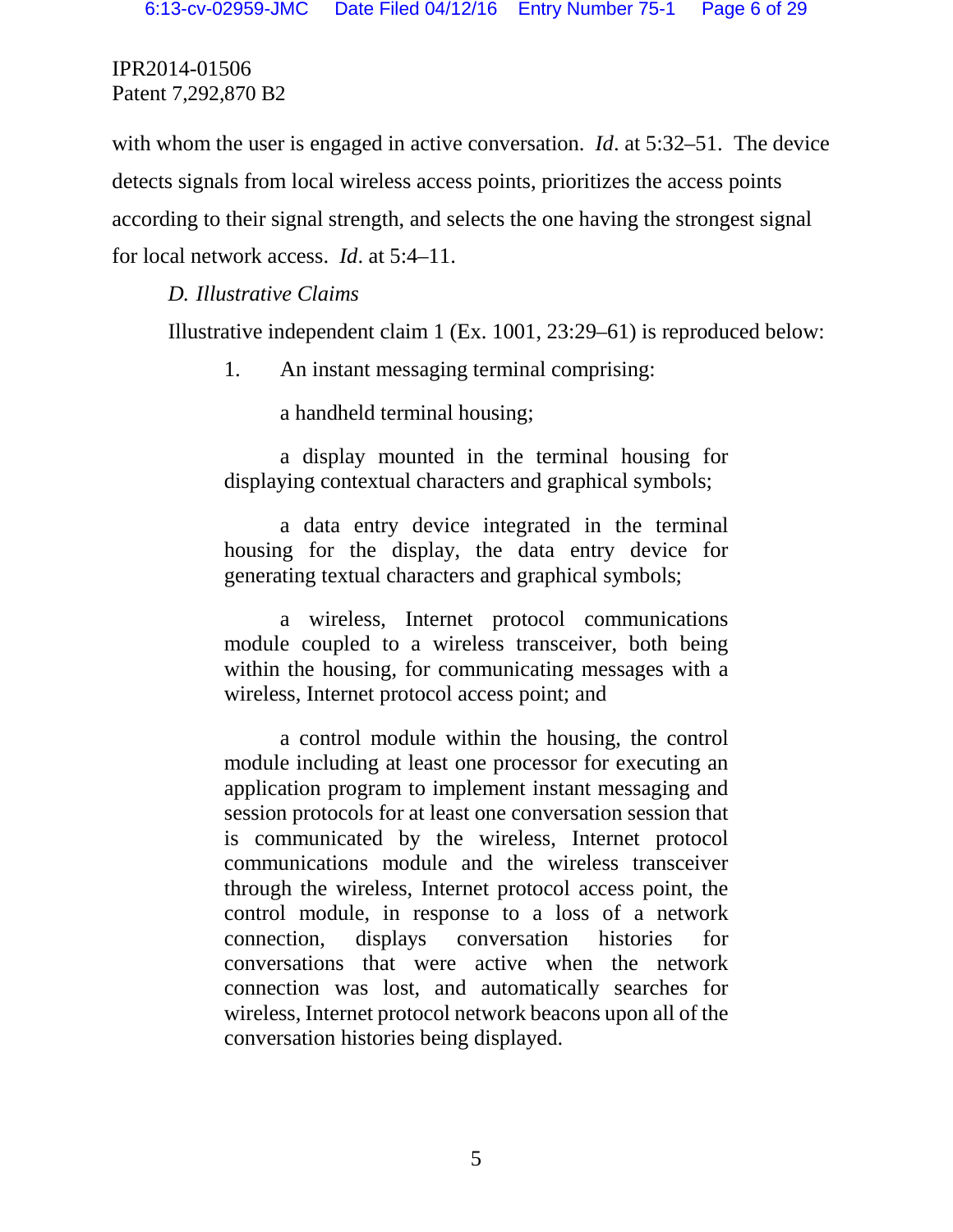## *E. The Asserted Grounds*

We instituted trial on the grounds alleging that:

(1) claims 1, 2, 5–8, 11, 12, 17, 18, 20, 21, 24–27, 30, 31, 36, 37, and 40 are unpatentable under 35 U.S.C. § 102(b) as anticipated by TOSHIBA POCKET PC e740 USER'S MANUAL (2002) (Ex. 1004, "e740 User's Manual");

(2) claims 1, 2, 5–8, 11, 12, 17, 18, 20, 21, 24–27, 30, 31, 36, 37, and 40 are unpatentable under 35 U.S.C. § 103(a) as obvious over the e740 User's Manual and SYMBOL PPT 2800 SERIES PRODUCT REFERENCE GUIDE FOR POCKET PC 2002, Symbol Technologies, Inc. (2002) (Ex. 1005, "Symbol");

(3) claims 1, 2, 5–8, 11, 12, 17–21, 24–27, 30, 31, and 36–40 are unpatentable under 35 U.S.C. § 103(a) as obvious over the e740 User's Manual and Michael Morrison, SPECIAL EDITION: USING POCKET PC 2002 (2002) (Ex. 1008, "Morrison"); and

(4) claims 9, 10, 28, and 29 are unpatentable under  $35 \text{ U.S.C. }$  \$ 103(a) as obvious over the e740 User's Manual and USER'S MANUAL E750 POCKET PC (2003) (Ex. 1007, "e750 User's Manual"). Dec. 5, 10.

# II. ANALYSIS

# *A. Objections to Patent Owner's Declarant*

Petitioner raised substantive objections to the credentials, qualifications and veracity of Patent Owner's declarant, Dr. Alon Konchitsky. We address these allegations and objections below.

# *1. Dr. Konchitsky's Ph.D. Credentials*

Petitioner asserts that Patent Owner's declarant, Dr. Alon Konchitsky, did not receive a genuine Ph.D. from Bournemouth University and, as a result, Dr. Konchitsky's testimony is entitled to no weight. Reply 1. Patent Owner responds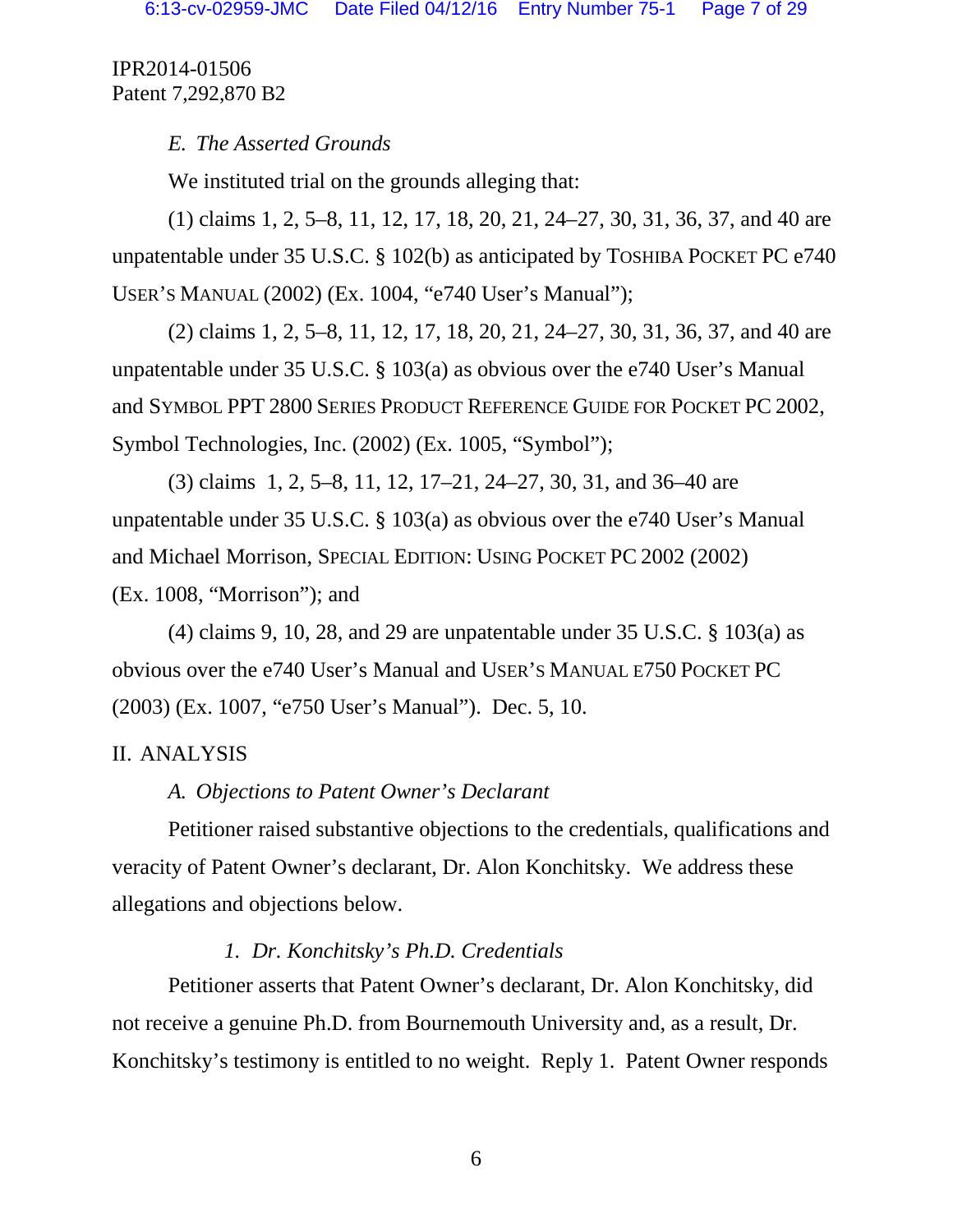that Dr. Konchitsky received an electrical engineering Ph.D. degree from Bournemouth University Extension in Israel, Campus of Ramat Gan College, and submits that several documents including Dr. Konchitsky's Ph.D. diploma and Ph.D. payment receipts corroborate Dr. Konchitsky's Ph.D. Sur-Reply 1–3; Exs. 1059–1060. In his declaration, Dr. Konchitsky provides that he "unequivocally state[s] – *under penalty of perjury* – that **I did in fact receive my Ph.D. in electrical engineering from the Bournemouth University Extension in Israel, Campus of Ramat Gan College.**" Declaration of Alon Konchitsky, Ph.D., Ex. 2082 ¶ 17.

We note first that the parties do not dispute that Dr. Konchitsky is qualified to provide his expert opinion on the subject matter of the '870 patent even without considering his Ph.D. from Bournemouth University. Sur-Reply 13–15; Tr. 4:14– 22, 21:1–15. Petitioner concedes that Dr. Konchitsky "worked at Nokia. He worked at a company that was purchased by Intel. To be able to testify about emoticons and parental controls on devices he meets the low threshold under the federal rules for providing expert testimony." Tr. 4:21–24. Accordingly, the circumstances surrounding Dr. Konchitsky's Ph.D. credentials go to the weight of his testimony rather than admissibility.

Further, we do not find that Petitioner has demonstrated sufficiently that Dr. Konchitsky's testimony should be afforded diminished weight because *Dr. Konchitsky* falsified his Ph.D. from Bournemouth University Extension through Ramat Gan College in Israel. Petitioner concedes that

> [t]he sur-reply shows that it's possible that Konchitsky did receive a degree from either Ramat Gan or the extension at Ramat Gan. That was not an authorized diploma, had nothing to do with the Bournemouth University. And whether or not he knew that or was unwittingly duped into believing that he was getting a genuine Bournemouth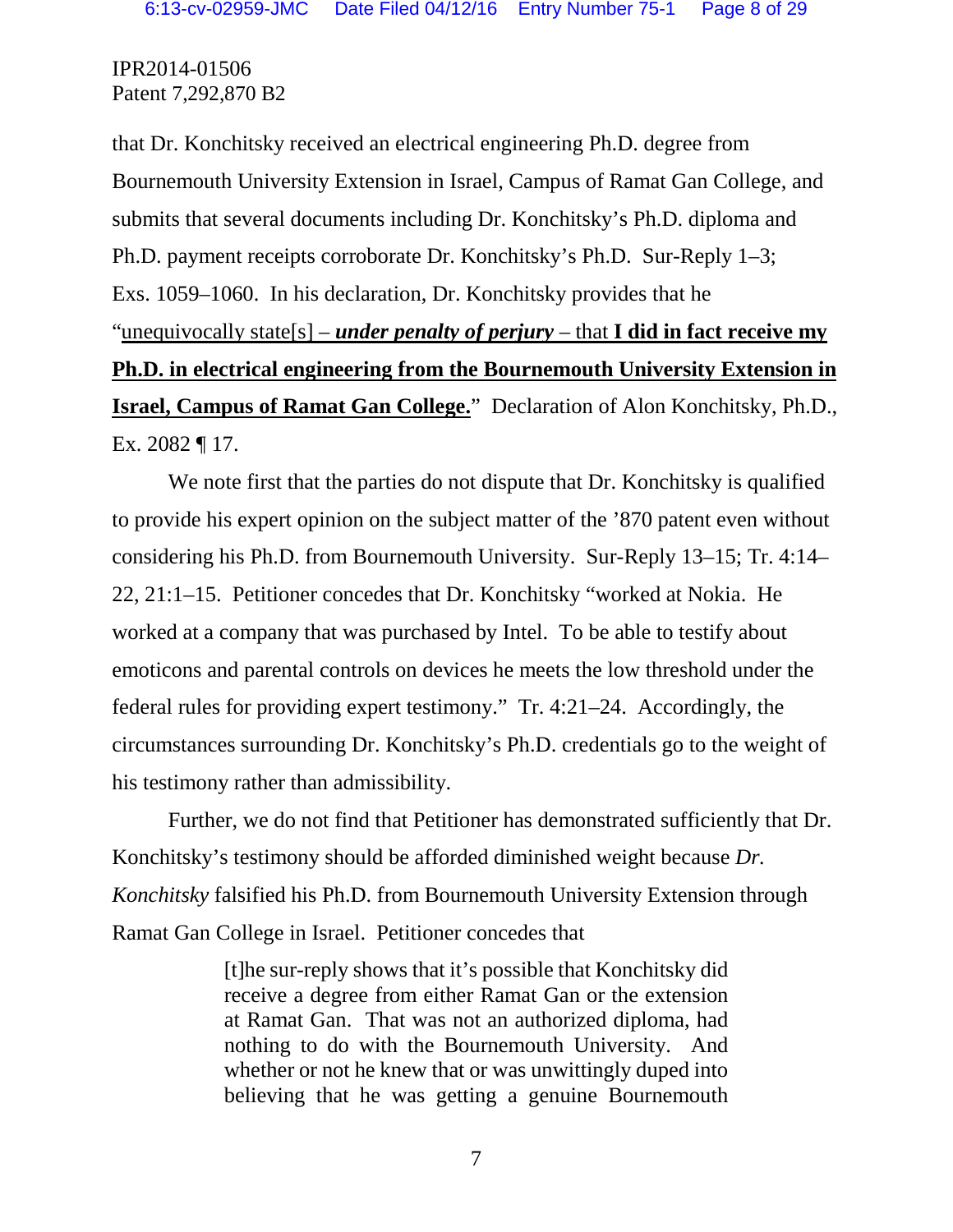> University diploma, in the time allotted in IPR and our resources, there's just not enough time and money available to prove that circumstantial case whether he knew that his diploma was not genuine.

Tr. 5:14–22. Additionally, Petitioner has withdrawn all its allegations that Dr. Konchitsky himself engaged in any act of forgery or perjury with respect to his Ph.D. November 13 2015 e-mail from Petitioner Counsel, Ex. 2106; Tr. 4:11–23, 6:13–8:2. This is not to say that there is sufficient evidence to establish whether Dr. Konchitsky's Ph.D. is genuine. However, as Petitioner argues, the issue is one of Dr. Konchitsky's veracity and credibility. Tr. 7:7–17. Thus, while it may be possible Dr. Konchitsky's Ph.D. is not genuine, Petitioner has not shown that Dr. Konchitsky engaged in any wrongdoing in obtaining his Ph.D. or representing that he obtained a Ph.D. from Bournemouth University Extension in Israel. Thus, we do not diminish the weight of Dr. Konchitsky's on this basis.

## *2. Dr. Konchitsky's Masters Credentials*

Petitioner further argues that Dr. Konchitsky's mischaracterization of his Master's degree from Bournemouth University (Tr. 6:15–23) demonstrates Dr. Konchitsky's lack of credibility and diminishes the weight of his testimony (*see id.* at 9:6–14). Petitioner does not dispute Dr. Konchitsky received a Master's degree from Bournemouth University. Tr. 13:9–15. Rather, Petitioner asserts that Dr. Konchitsky has embellished his Master's degree in tourism and hospitality management by describing it as a degree in "management and business." *Id.* at 5:23–25.

Dr. Konchitsky and Patent Owner do not dispute that Dr. Konchitsky's curriculum vitae *does not* state that his Master's degree was issued in "Tourism and Hospitality Management." Ex. 2082 ¶ 94; *see* Tr. 21:5–7. Dr. Konchitsky asserts that he believes his CV is accurate because his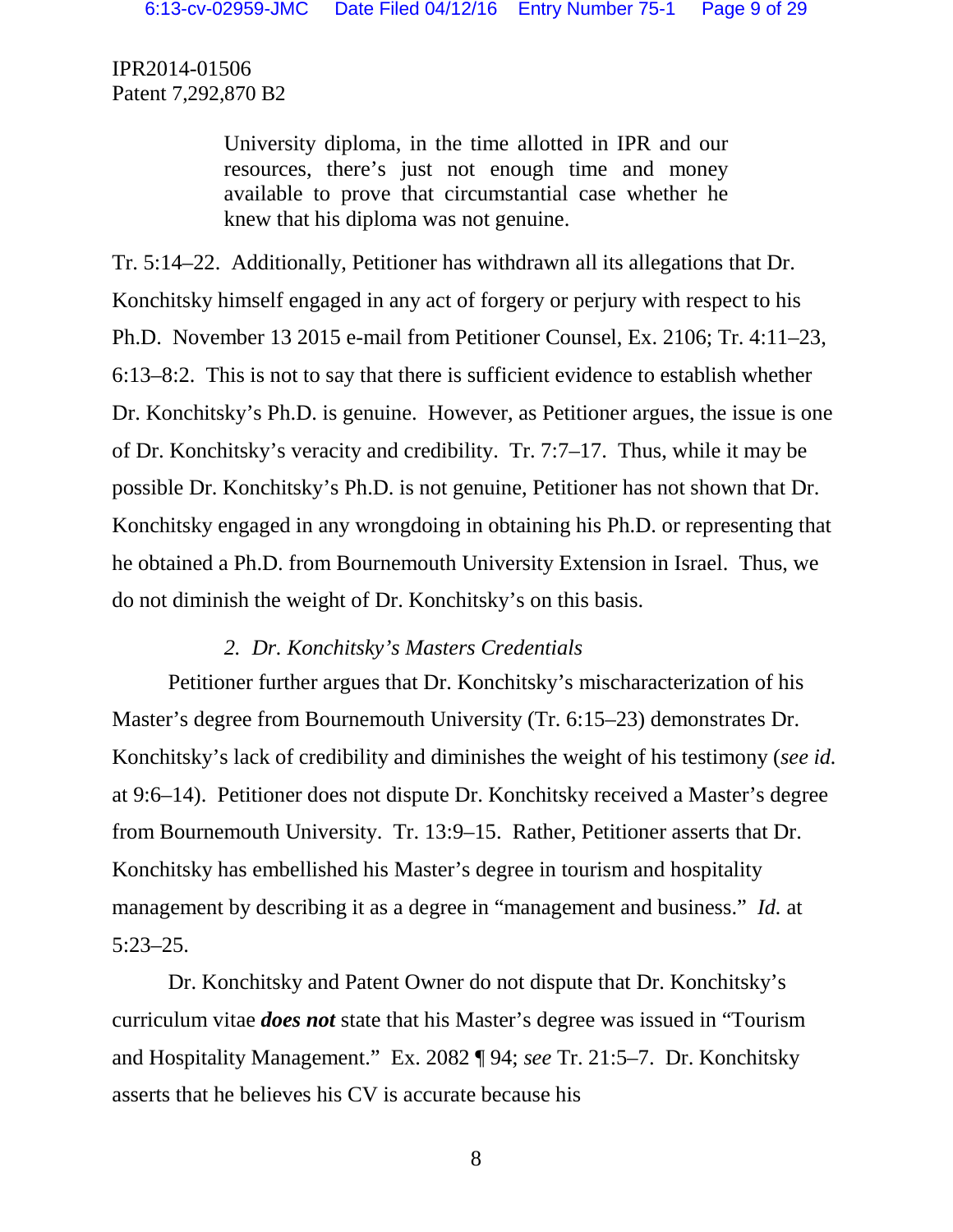> Master's thesis was focused on computers and computer science, and how personal computers could best be integrated into a hotel's business. This field, where I was forecasting the trend in a particular vertical industry, is part of Information Technology in graduate business studies, which is a subcategory of the school of management.

Ex. 2082 ¶ 94. While the argument may be made that Dr. Konchitsky's description of his Master's degree is merely harmless embellishment or an artful rewording having the same effective meaning, we find that Dr. Konchitsky, nevertheless, incorrectly described his Master's degree and misrepresented his credentials to the Board. Further, that Dr. Konchitsky may be qualified to testify based on his undergraduate degrees and experience, as asserted by Patent Owner (Tr. 21:16–5), does not mitigate Dr. Konchitsky's misrepresentation of his credentials nor preclude us from appropriately weighing his testimony in light of such misrepresentation. We expect all parties and individuals involved in proceedings before the Board to "have a duty of candor and good faith to the Office during the course of a proceeding." 37 C.F.R. § 42.11. Moreover, we agree with the sentiment that "[e]ven the slightest accommodation of deceit or a lack of candor in any material respect quickly erodes the validity of the process. As soon as the process falters in that respect, the people are then justified in abandoning support for the system in favor of one where honesty is preeminent." *United States v. Shaffer Equip. Co.*, 11 F.3d 450, 457–59 (4th Cir. 1993). Therefore, we will consider Dr. Konchitsky's statements regarding his Master's degree in affording his testimony the appropriate weight.

## *3. Dr. Konchitsky's Translation of Mr. Cohen's Statement*

Petitioner further argues that the circumstances of Dr. Konchitsky's incorrect translation of Mr. Cohen's Statement (Ex. 2092), submitted to support his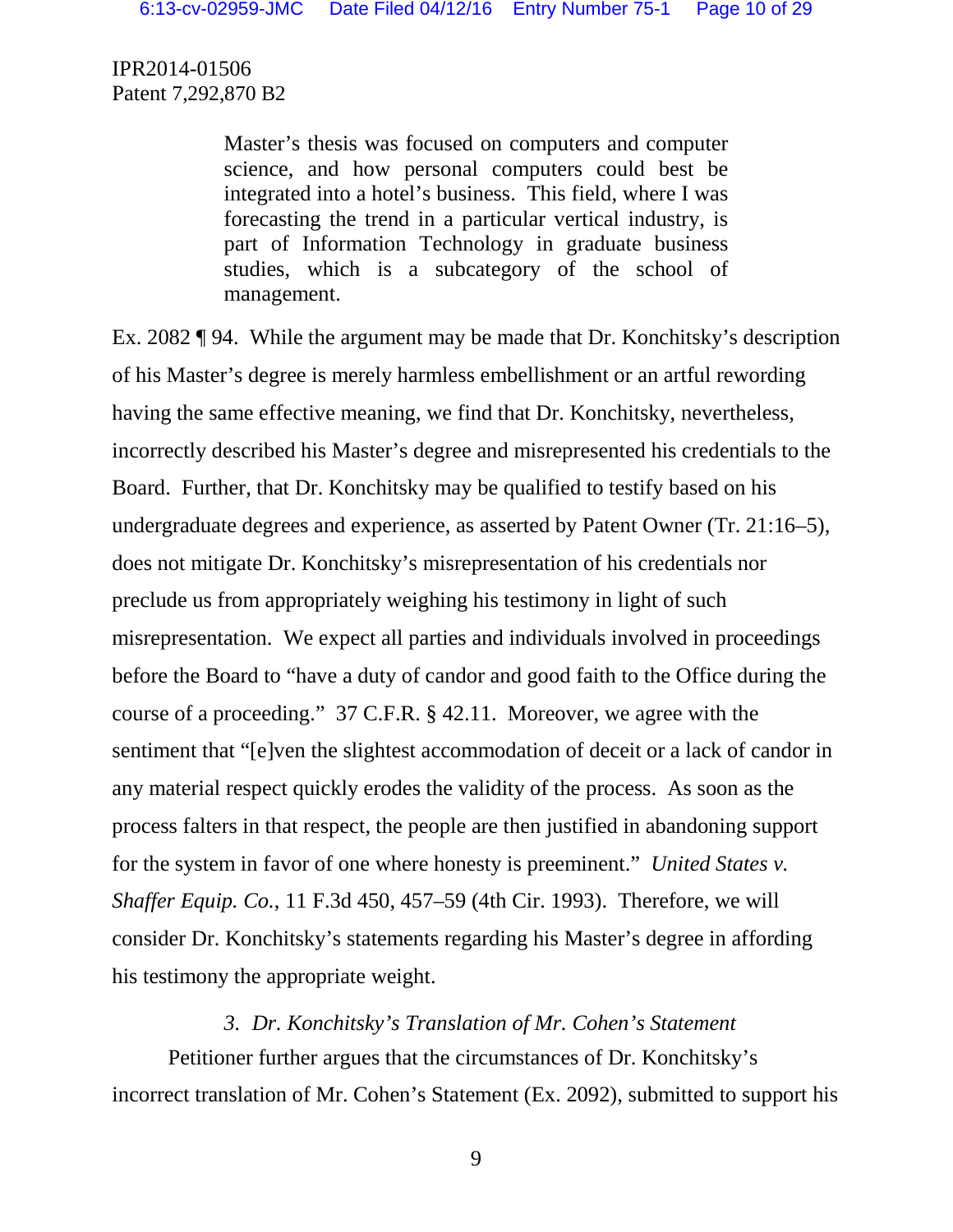Ph.D. from Bournemouth University Extension through Ramat Gan College in Israel, demonstrate a lack of credibility and reliability. Pet. Mot. Exclude 4; Ex. 1061. In particular, Petitioner argues that the incorrect English translation of Mr. Cohen's Statement includes the phrase "[d]uring the time period 1999-2002, the Extension offered a doctoral program in communication systems in electrical engineering," for which the Hebrew counterpart does not appear in the original Hebrew version. Ex. 2092, 2.

At the Oral Hearing, counsel for Patent Owner indicated that it relied on Dr. Konchitsky for the translation of all documents in his supplemental declaration (Ex. 2082). Tr. 13:22–14:11. Counsel for Patent Owner further represented that there was a "mismatching problem between the drafts" that resulted in the submission of an English version that did not match the statement in Hebrew. *Id.* at 14:16–21. Patent Owner's counsel stated that:

> we have now obtained a declaration from Dr. Konchitsky that explains how the error occurred. And we also have a certified translation and have obtained a corrected, if you will, Exhibit 2092 from Mr. Cohen that matches the English version. And in short, just like I said Friday during the call, Dr. Konchitsky says it was a mismatching problem between the drafts that were discussed and exchanged with Mr. Cohen. He apparently mixed up the English translation with the Hebrew version. We don't, of course, speak Hebrew, so we couldn't catch the mistake ourselves.

*Id. at* 14:12–21. Patent Owner did not provide a certified translation of Exhibit 2092 at the time of filing as it was required to do per 37 C.F.R. § 42.63(b).

We find that "mismatching" situation that have been avoided if a proper certified translation of Exhibit 2092 had been completed and submitted as required by Rule 42.63. In addition to the incorrect and misleading translation, we note that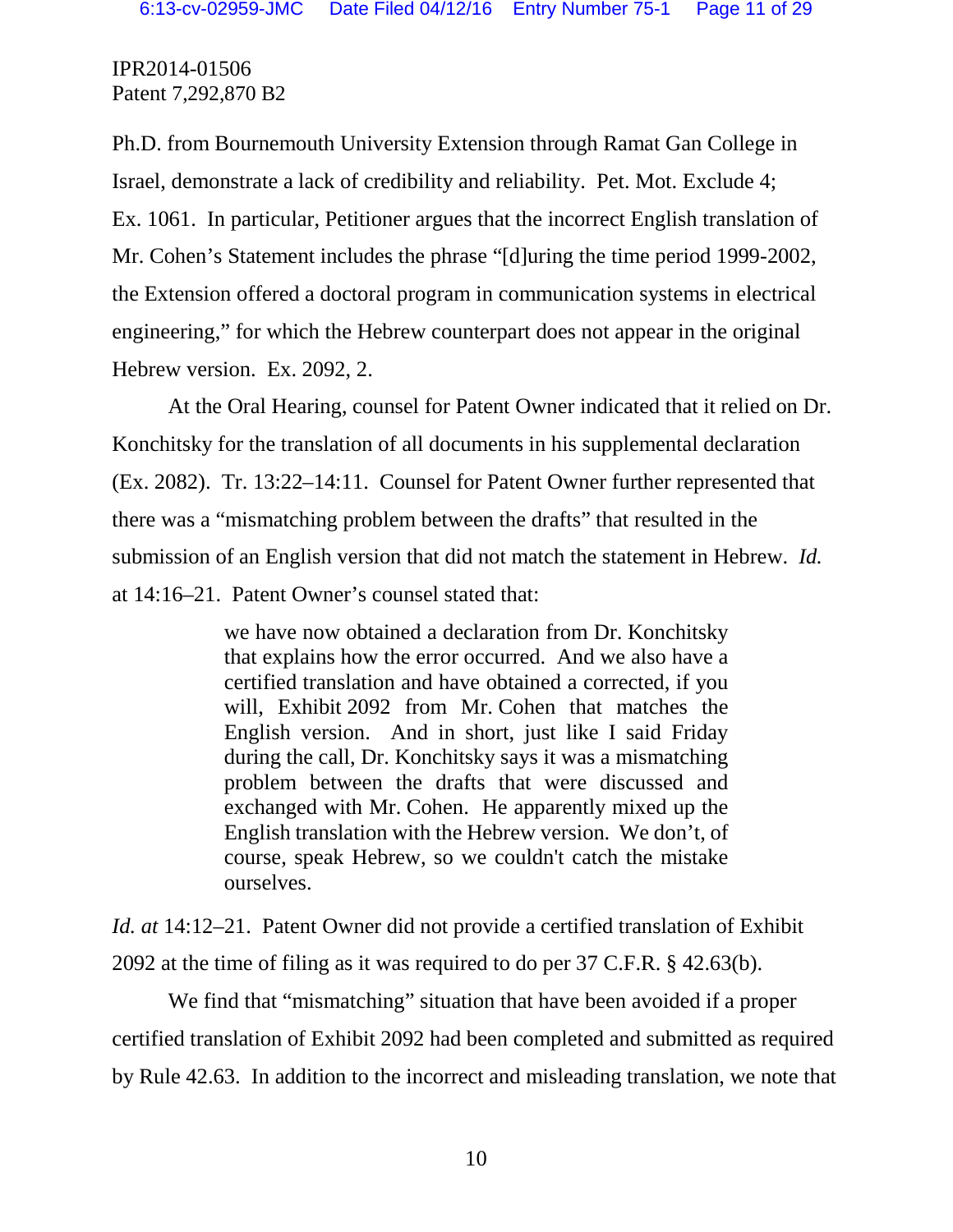Patent Owner's reliance on Dr. Konchitsky's self-translated evidence strongly undermines the credibility of the facts submitted in support of Konchitsky's Ph.D. credentials. Although we do not dismiss Dr. Konchitsky's testimony on this basis, [1](#page-10-0) the misleading translation proffered by Patent Owner erodes the foundation of Dr. Konchitsky's declaration and the weight we grant his testimony, and undermines the foundation of our trial process.

With these considerations in mind, we now turn to the construction of certain claim terms.

# *B. Claim Construction*

In an *inter partes* review, claim terms in an unexpired patent are given their broadest reasonable construction in light of the Specification of the patent in which they appear. 37 C.F.R. § 42.100(b); *see also In re Cuozzo Speed Techs., LLC*, 793 F.3d 1268, 1277–79 (Fed. Cir. 2015) ("We conclude that Congress implicitly approved the broadest reasonable interpretation standard in enacting the AIA" and "the standard was properly adopted by PTO regulation."), *cert. granted sub nom. Cuozzo Speed Techs., LLC v. Lee*, 136 S. Ct. 890 (mem.) (2016). Under the broadest reasonable construction standard, claim terms are given their ordinary and customary meaning, as would be understood by one of ordinary skill in the art, in the context of the entire disclosure. *In re Translogic Tech., Inc.*, 504 F.3d 1249,

<span id="page-10-0"></span><sup>&</sup>lt;sup>1</sup> Petitioner has requested authorization to file a motions for sanctions based on Dr. Konchitsky's translation of Exhibit 2092. Specifically, at the Oral Hearing, Petitioner requested reimbursement for the cost of obtaining certified translations of Exhibits 2087, 2091, and 2092. Tr. 9:13–16. On February 12, 2016, by email correspondence to the Board, the parties informed us that Patent Owner "has fully reimbursed Petitioner for the cost of obtaining certified translations of Exhibits 2087, 2091, and 2092." Ex. 3001. Accordingly, we treat Petitioner's request to file a motion for sanctions as moot.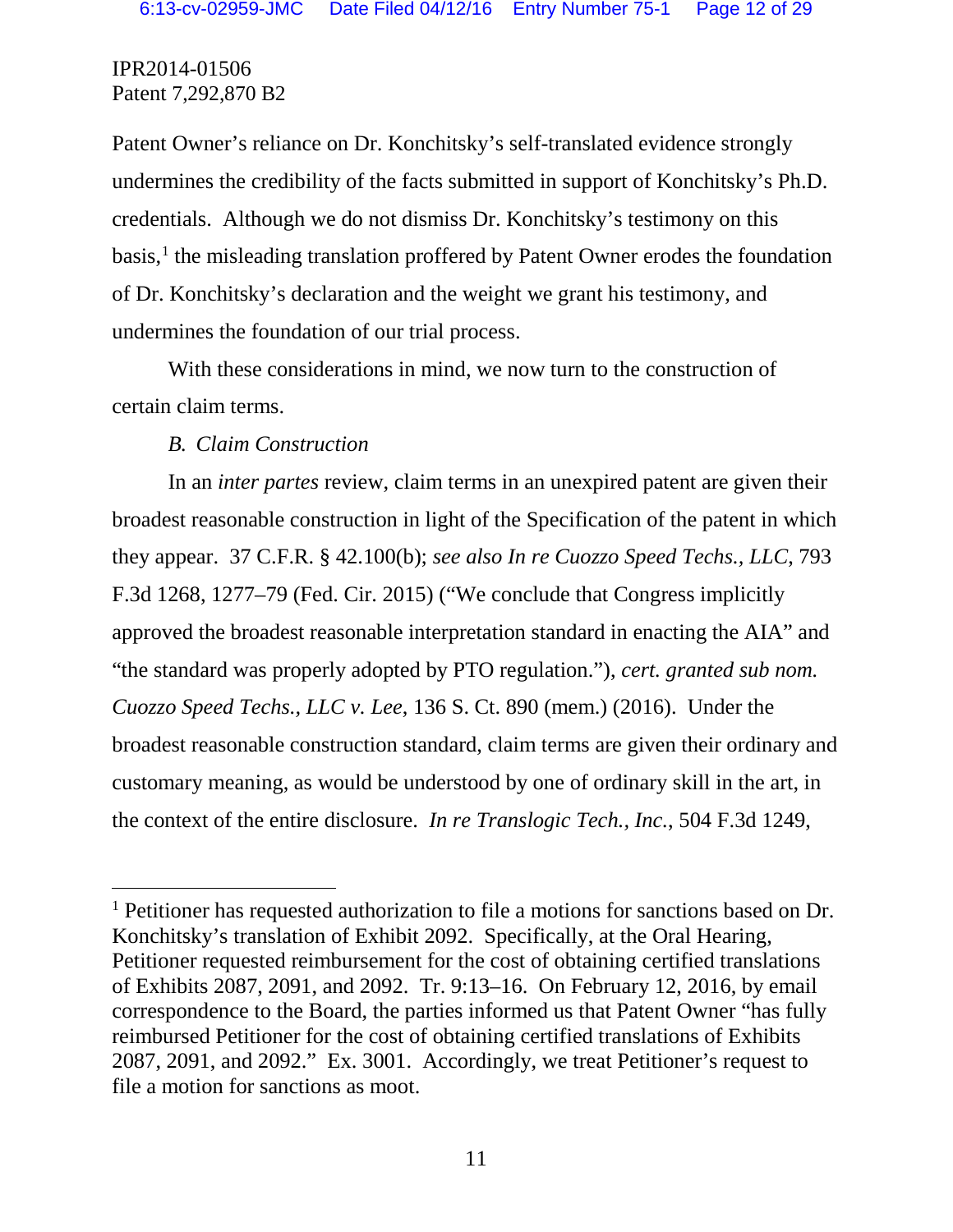1257 (Fed. Cir. 2007). Any special definition for a claim term must be set forth with reasonable clarity, deliberateness, and precision. *In re Paulsen*, 30 F.3d 1475, 1480 (Fed. Cir. 1994).

# *1. "graphical gymbol"*

Petitioner did not propose a construction of the claim term "graphical symbol" as recited in the challenged claims. *See* Pet. 8–11. Instead, the Petition equated a graphical symbol to "emoticons." Pet. 5 (citing Ex. 1001, 4:36–55, Figs. 12a and 12b). Our Decision did not determine a broadest reasonable interpretation for the claim term.

Patent Owner contends that the broadest reasonable interpretation by a person of ordinary skill in the art in light of the Specification is that "graphical symbols," are "graphical emoticons" and *not* individual textual characters or such characters combined to form text emoticons. PO Resp. 5. Patent Owner argues that contrary to Petitioner's contention, there is no applicable plain and ordinary meaning. Tr. 61:1–6. Patent Owner further argues that Petitioner fails to provide evidence that the cited prior art teaches or suggests graphical emoticons. Instead, Patent Owner contends that the Petitioner's evidence "merely discloses individual 'textual characters,' such as ':', '-', ')', ' $\hat{\mathbf{s}}'$ , '=', and ' $\hat{\mathbf{\alpha}}''$  and fails to show "any combination of 'textual characters' that '*generate'* a 'graphical symbol.'" PO Resp. 5–6.

In support of "graphical symbol" being construed as graphical emoticon, Patent Owner cites the '870 patent's reference to Exhibit 2003, Miller, U.S. Patent No. 6,629,793 ("the '793 patent"), which discloses a specialized graphical emoticon keyboard designed to support instant messaging that resolves textual/graphical data entry issues for regular sized keyboards. PO Resp. 6 (citing Ex. 1001, 2:60–67). Patent Owner argues that the '793 patent expressly states that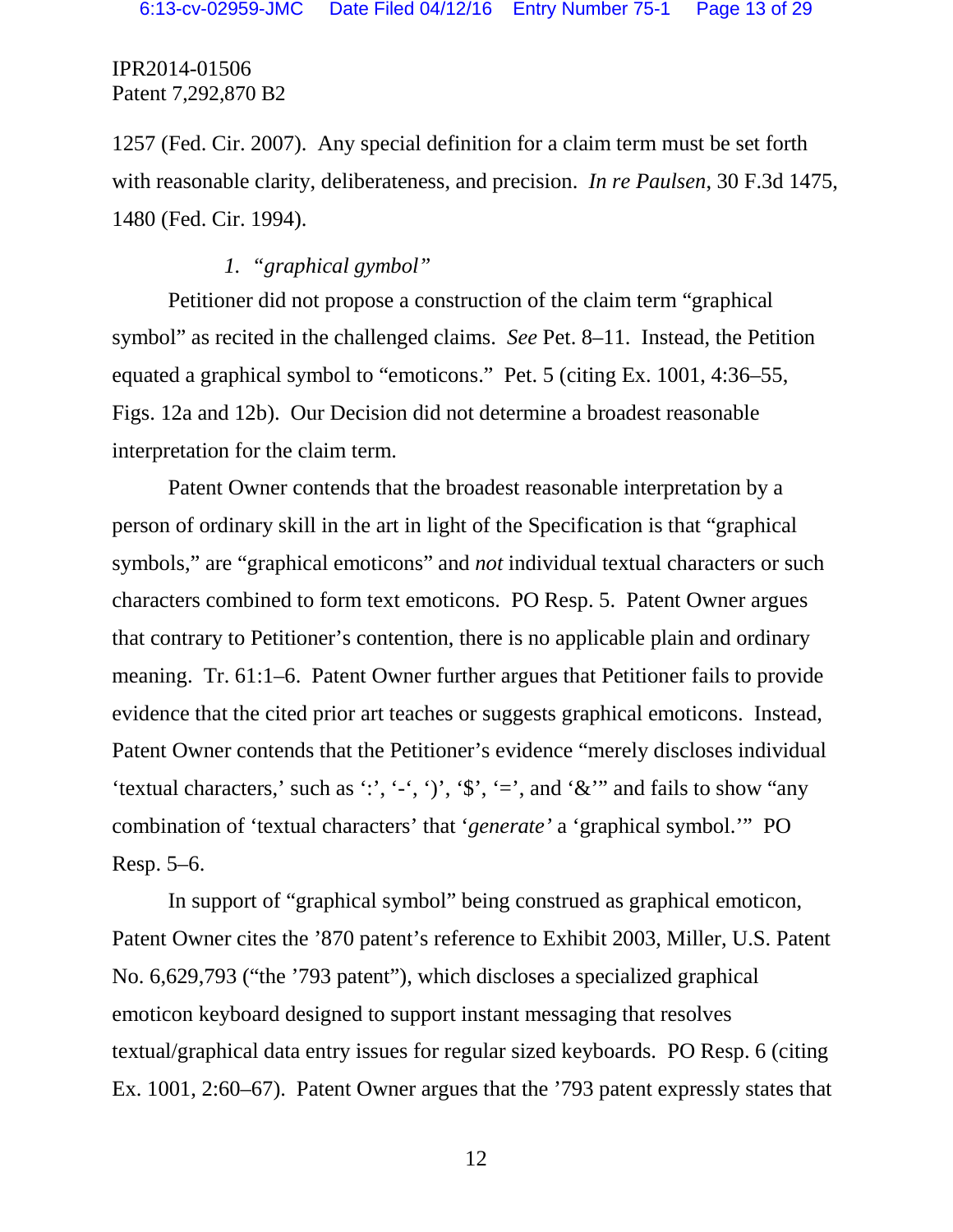"emoticon can be a text emoticon, such as the smiley face : ) or it can be a graphic emoticon." Ex. 2003, 1:37–38; *see also* Ex. 2003, 9:50–54 ("An emoticon can also be a graphic such as the emoticon faces shown in section the pull-down menu 606 of FIG. 6 below. As an example, Table 7 below shows a commonly known list of text emoticons."); 13:33–36 (stating that "displaying a text emoticon in the dominant display window in step 820, displaying a graphic emoticon in the dominant display window in step 822"); 13:54–57 (stating that "the application 114 uses the character map described in Table 9 and determines that a particular graphic emoticon, such as those shown in pull-down menu 606 of FIG. 6,"); 14:51–52 ("a text emoticon or a graphic emoticon."). Patent Owner relies on Exhibit 2003 as referenced in the background of the '870 patent along with the Declaration of Dr. Konchitsky, Ex. 2007, to establish that Miller supports a distinction in the art between emoticons made of known textual characters (such as an ampersand, or parentheses) and graphical emoticons, represented by pictorial smiley faces. PO Resp. 6–8 (citing Ex. 2003, Figs. 2, 3, and 6).

The '870 patent states that:

Emoticons are graphical symbols intended to convey emotional aspects of a message. For example, one instant messaging service may require the typing of the following characters :-) to generate the symbol  $\mathcal{O}$ , while another instant messaging service may only require the typing of :) to generate the symbol  $\mathcal{O}$ , which is typically known as the smiley face.

Ex. 1001, 3:26–32. Based on this passage and numerous references throughout the '870 patent Specification, Patent Owner contends that the generation of a "symbol" from typed characters indicates that emoticons represented by symbols such as the " $\mathbb{Q}$ " are the "graphical symbols" as recited in the claims. PO Resp. 8–9 (citing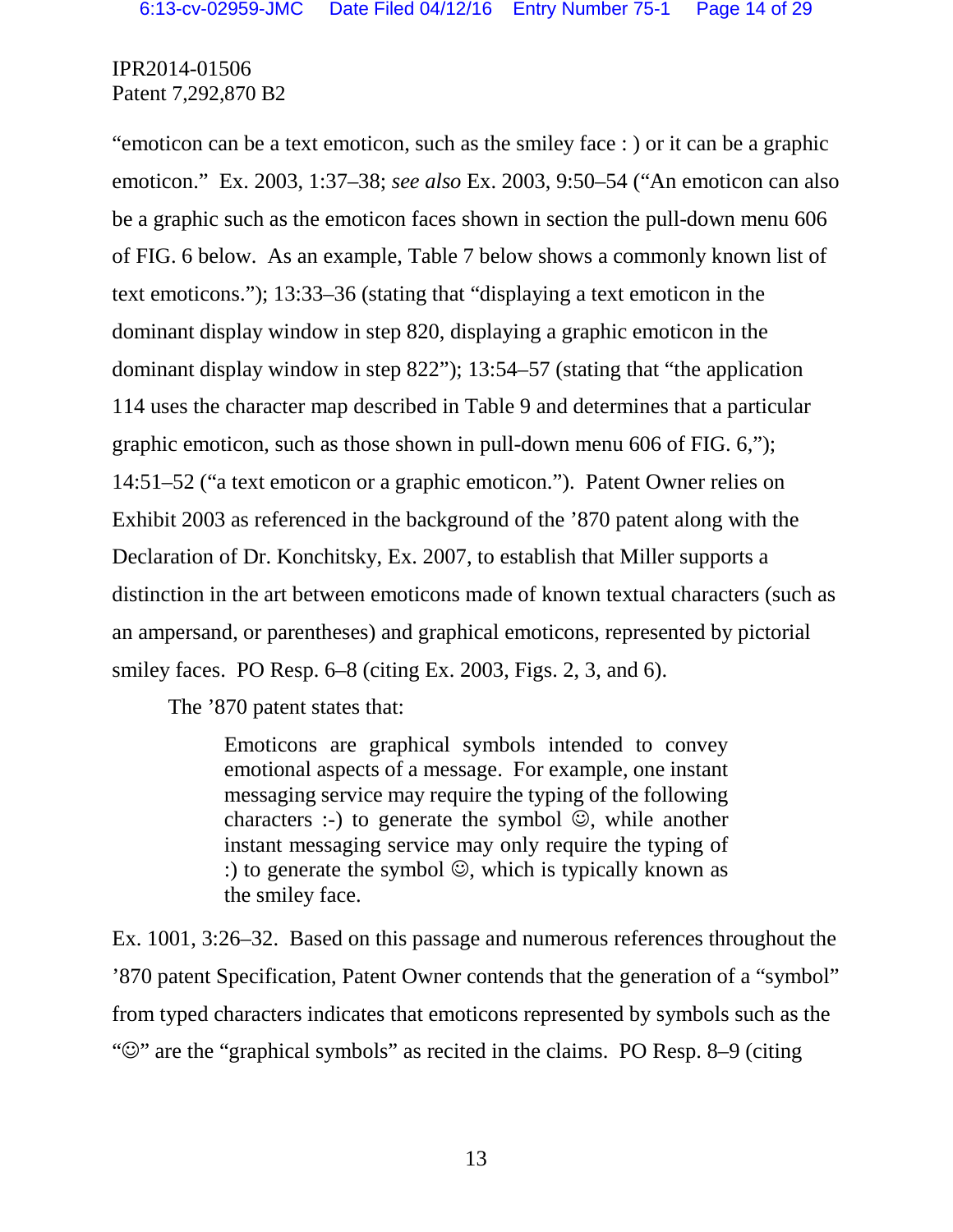Ex. 1001, 4:50–5:3, 7:4–23, 8:27–32, 8:43-46, 16:62–17:5, 18:46–55, 19:17–31, 20:1–14, Fig. 2, Figs. 12a and 12b).

Patent Owner also argues that the express statement that graphical symbols can be entered by using emoticon keys or programmable keys further supports the contention that graphical symbols are graphical emoticons. PO Resp. 9–11 (citing Ex. 1001, 16:62–17:5, 18:47–53, Figs. 12a and 12b). In sum, Patent Owner contends that the '870 patent specification and claims distinguish between textual characters and graphical symbols, e.g. " $\odot$ ," which are generated from typed characters, e.g. ":-)." PO Resp. 12–19.

Petitioner does not dispute that emoticons, such as  $\mathcal{O}$ , are "graphical" symbols," but contends that "graphical symbols" are not limited to such emoticons and can include emoticons of typed textual characters. Reply 12. In rebuttal to Patent Owner's contentions, Petitioner argues that the '870 patent does not expressly equate "graphical symbol" with "graphical emoticon," nor does it distinguish textual characters from graphical symbols. Reply 12–20. Furthermore, Petitioner asserts that the patentee did not act as its own lexicographer. Petitioner argues that its Declarant, Dr. Brody, and Petition relied on the plain and ordinary meaning of the term "graphical symbol." Reply 21–22; Tr. 31:3–6 (Petitioner's counsel stated that "[t]he petitioner's construction for graphical symbols is that that term should be given its plain and ordinary meaning. That was something that was explained by Dr. Brody in his declaration, Exhibit 1003."); *see also* Deposition of Alon Konchitsky, Ph.D., Ex. 1021, 69:6–24 (Konchitsky stating that the plain and ordinary meaning of graphical symbol is graphical emoticon).

Petitioner further asserts that Patent Owner's construction unreasonably narrows the construction of "graphical symbols" based on misreading passages of the '870 patent and reliance on the Miller patent that is not incorporated by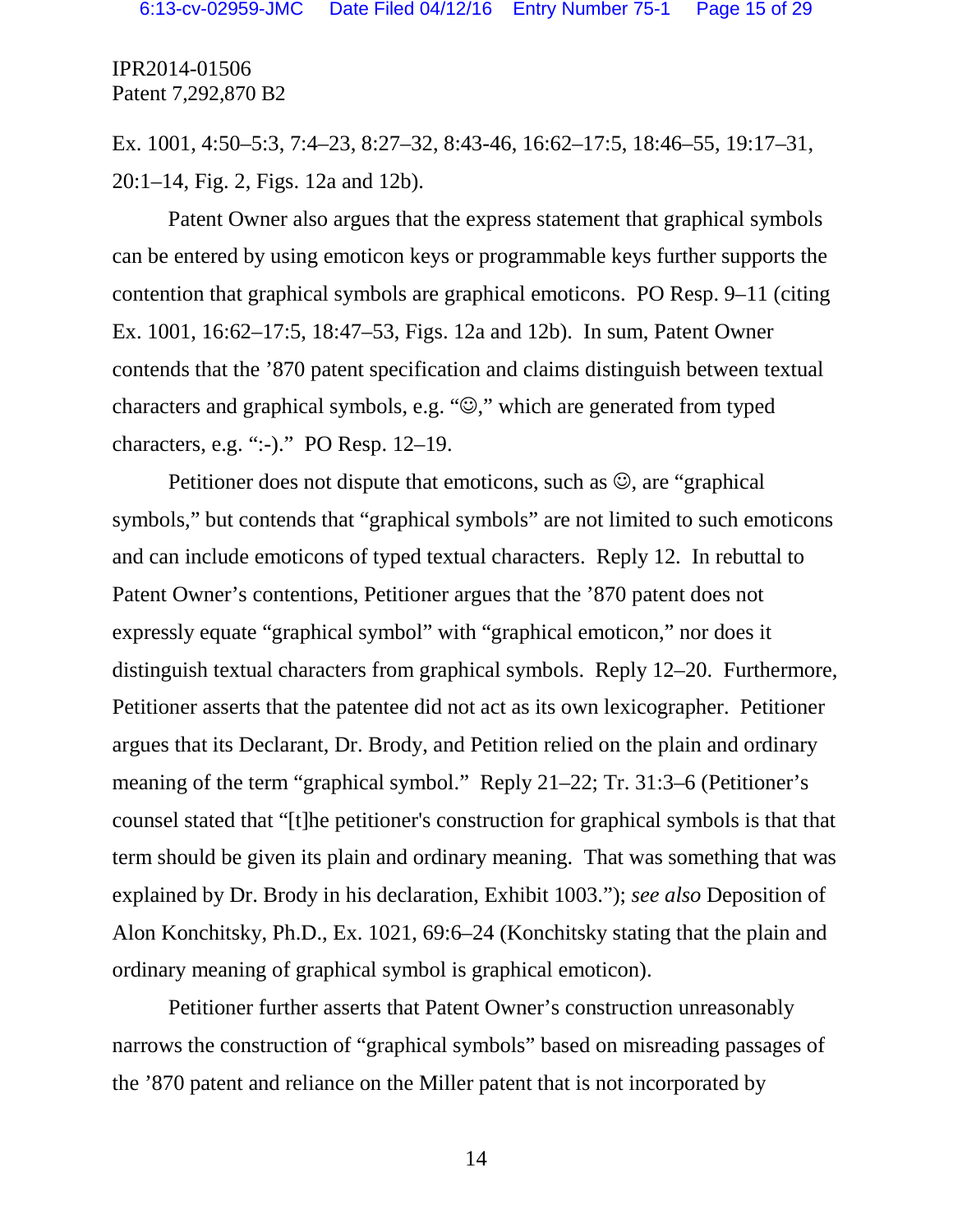reference. Reply 12–20. Petitioner's construction relies on its Declarant's testimony that the broadest reasonable interpretations of "textual characters" and "graphical symbols" is their plain and ordinary meaning. Reply 20–21; Ex. 1003 ¶ 27 (stating that "the broadest reasonable interpretation of the claim terms of the '870 patent is generally consistent with the terms' ordinary and customary meaning, as a PHOSITA would have understood them").

Based on the full record and consideration of the parties' arguments and evidence, we determine that the broadest reasonable interpretation of the term "graphical symbols," as would be understood by one of ordinary skill in the art, in the context of the entire disclosure is "graphical emoticon." *See* Ex. 1001, 3:26– 36, 4:50–5:3, 7:4–23, 8:27–32, 8:43-46, 16:62–17:5, 18:46–55, 19:17–31, 20:1–14, Figs. 2, 12a, and 12b. We agree with Patent Owner that the Specification of the '870 patent shows "symbols" being generated by textual characters. PO Resp. 14– 15. Specifically, the '870 patent refers to characters generating graphical symbols where symbols are pictorial representations, e.g.  $\odot$ , indicates to a person of ordinary skill in the art that symbols (and graphical symbols) are distinct from the textual characters used to generate them. Ex. 1001, 3:26–36, 4:50–5:3. Thus, we are not persuaded by Petitioner's argument or the testimony of their Declarant that the '870 patent Specification does not distinguish between characters and symbols. Reply 12–13. We find that the Specification of the '870 patent showing combination of textual characters that are used to generate "graphical symbols" across different messaging services further supports the distinctions between textual characters and graphical symbols. *See* Ex. 1001, 7:20–23; 8:27–32, 8:43– 46, Tables 1–4.

We are similarly not persuaded by Petitioner's argument that unreasonably broadens "graphical symbols." Reply 13–16. Petitioner's Declarant testimony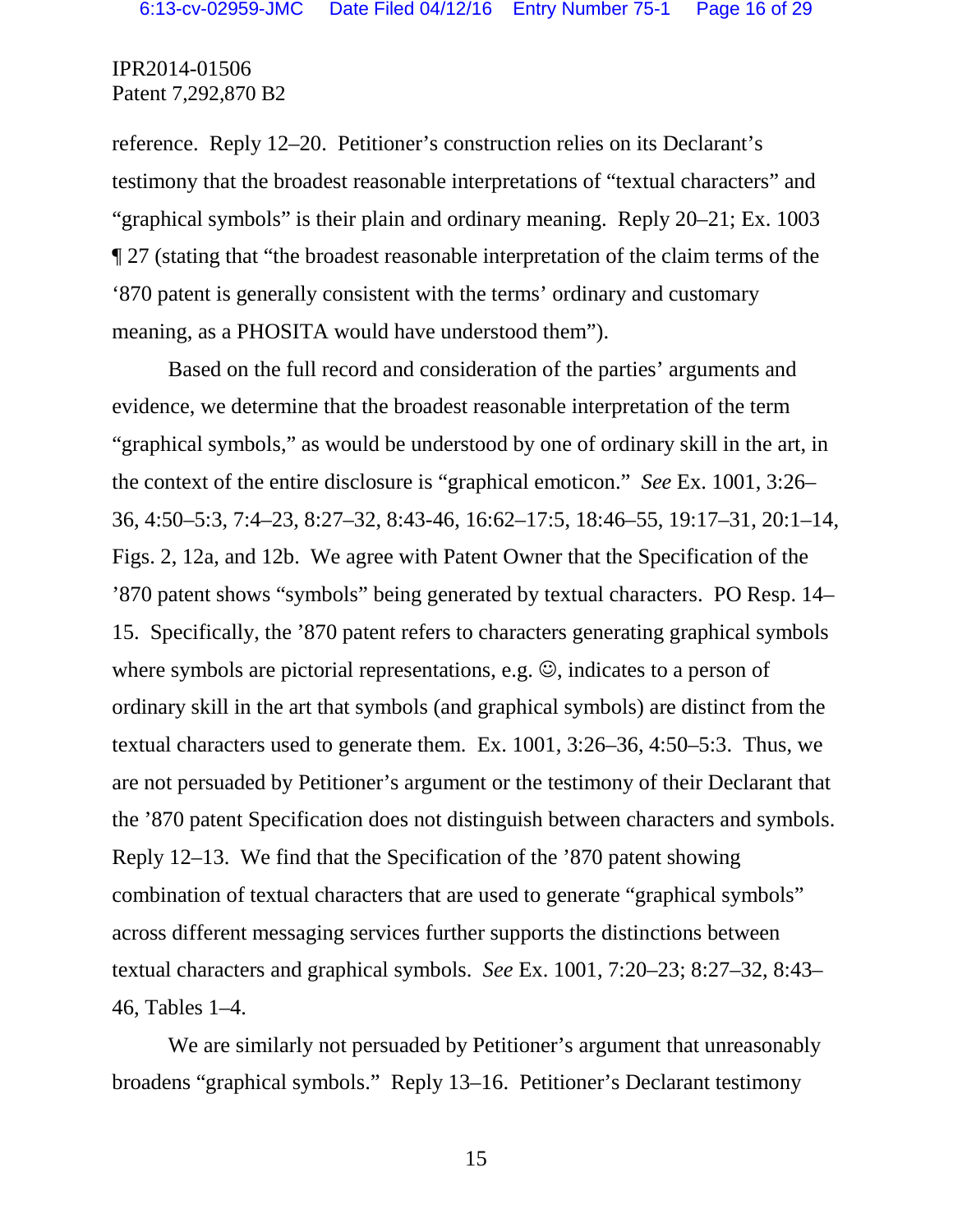asserts "that whether a character is textual or graphical depends on the context in which it is used." Reply 16. However, Petitioner's argument ignores the context in which the terms "textual characters" and "graphical symbols" are used in the Specification and claims of the '870 patent. Indeed, the claims themselves support a distinction between textual characters and graphical symbols. The claims refer to "a device . . . for displaying textual characters and graphical symbols" and a " data entry device for generating textual characters and graphical symbols" (claim 1); and "entering textual characters and graphical symbols with a data entry device" and "displaying the entered textual characters and graphical symbols on a display" (claim 20). Moreover, dependent claims 3 recites "at least one programmable key associated with a set of characters corresponding to a graphical symbol supported by an instant messaging service." The claims in light of the Specification of the '870 patent support the determination that "graphical symbols" refer to "graphical emoticons" and not the string of textual characters that may represent the graphical emoticon.

We are also persuaded by Patent Owner's argument that the '870 patent Specification shows that "graphical symbols" are entered using emoticon keys or programmable keys, while textual characters are entered by typing on a keyboard. PO Resp. 15–16 (citing Ex. 1001, 18:47–48, Fig. 2). The '870 patent distinguishes the symbols shown in Figure 2, which include characters such as "\$" from "graphical symbols" entered by an emoticon or programmable key. Ex. 1001, 18:47–48, Fig. 2. This distinction contradicts Petitioner's description of "graphical symbols" being disclosed in the e740 User's Manual by characters such as "\$" and "=". Pet. 27–28.

We note that Petitioner fails to cite any persuasive intrinsic evidence that supports its contention regarding the plain and ordinary meaning of the term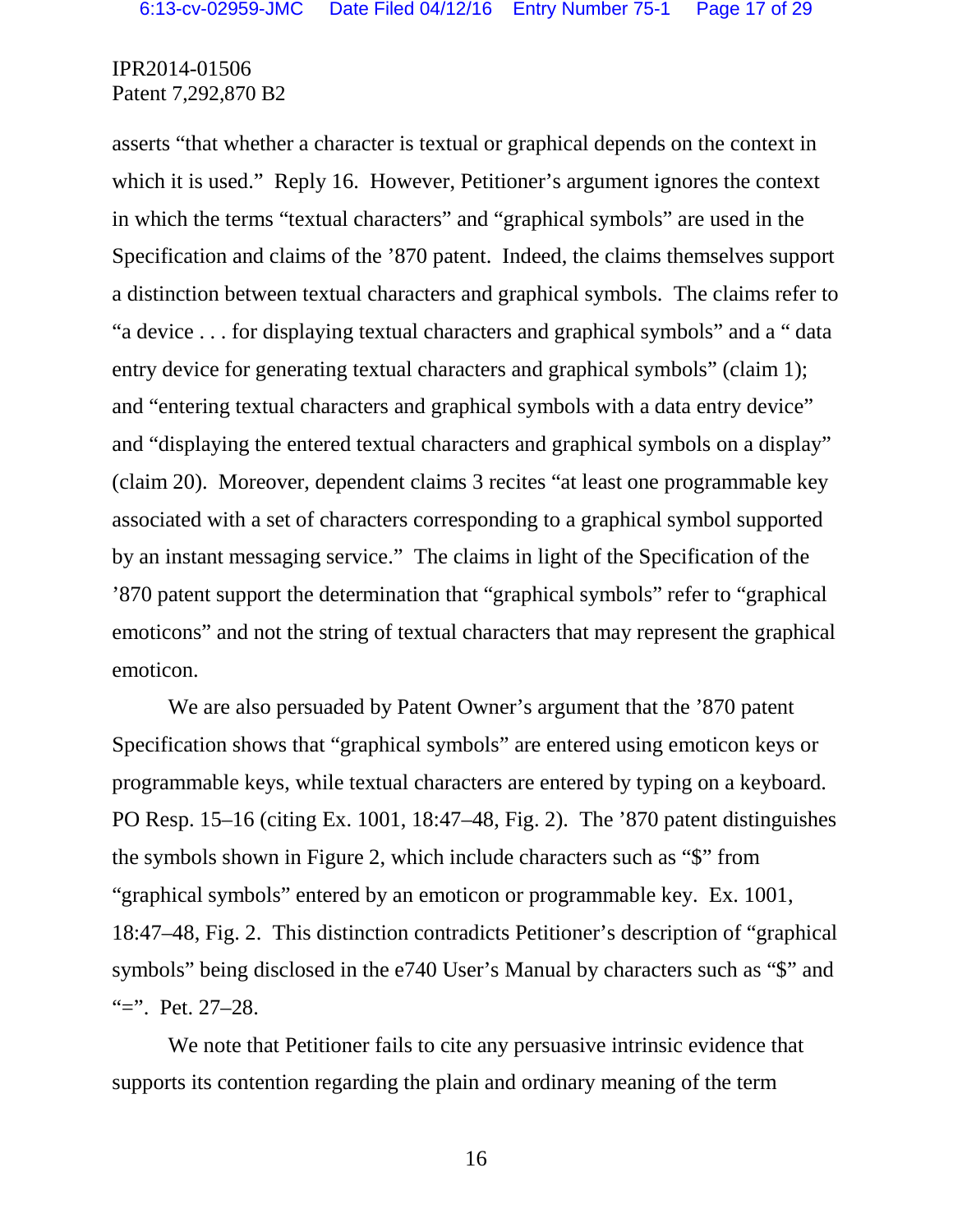"graphical symbols." Petitioner's argument is based on extrinsic declaration testimony. We find unavailing Petitioner's argument that "a [person of ordinary skill in the art] would know that characters such as a colon, dash, and closed parentheses are flexible in their usage and not strictly categorized as 'textual' or 'graphical'" and refutes the usage of the term "graphical symbol" in the Specification and claims of the '870 patent. Reply 20 (citing Ex. 2006, 84:2, 89:11–18, 170:17–171:25,180:3–14). Petitioner's reliance on general knowledge of an ordinarily skilled artisan broadens the term "graphical symbol" in a manner that disregards the context and usage of the term. Petitioner's arguments regarding the alleged flexible usage of textual and graphical symbols to a person of ordinary skill in the art and reliance on the plain and ordinary meaning of the term do not yield the conclusion that "the broadest reasonable interpretation of the term 'graphical symbols' includes more than just emoticons" (Tr. 97:10–11). *See also*  Ex. 2006, 182:17–25 (Petitioner's Declarant stating that "a person having ordinary skill in the art would understand, that graphical symbols, emoticons, can be displayed as combinations of text characters, as combinations of text characters and graphical symbols, and as pictorial signals."). Accordingly, based on the intrinsic evidence before us, we are not persuaded by Petitioner that "graphical symbols" as recited in the claims encompasses combinations of characters.

Finally, we disagree with Petitioner's assertion that the '793 patent as cited in the '870 patent, is not useful because it was not incorporated by reference into the Specification of the '870 patent. Reply 20. The '793 patent is expressly referenced in the Background section of the '870 patent, and akin to the file history of a patent, is intrinsic evidence that may be useful in construing claim terms. *See Kumar v. Ovonic Battery Co.,* 351 F.3d 1364, 1368 (Fed. Cir. 2003) (stating that "[Federal Circuit] cases [] establish that prior art cited in a patent or cited in the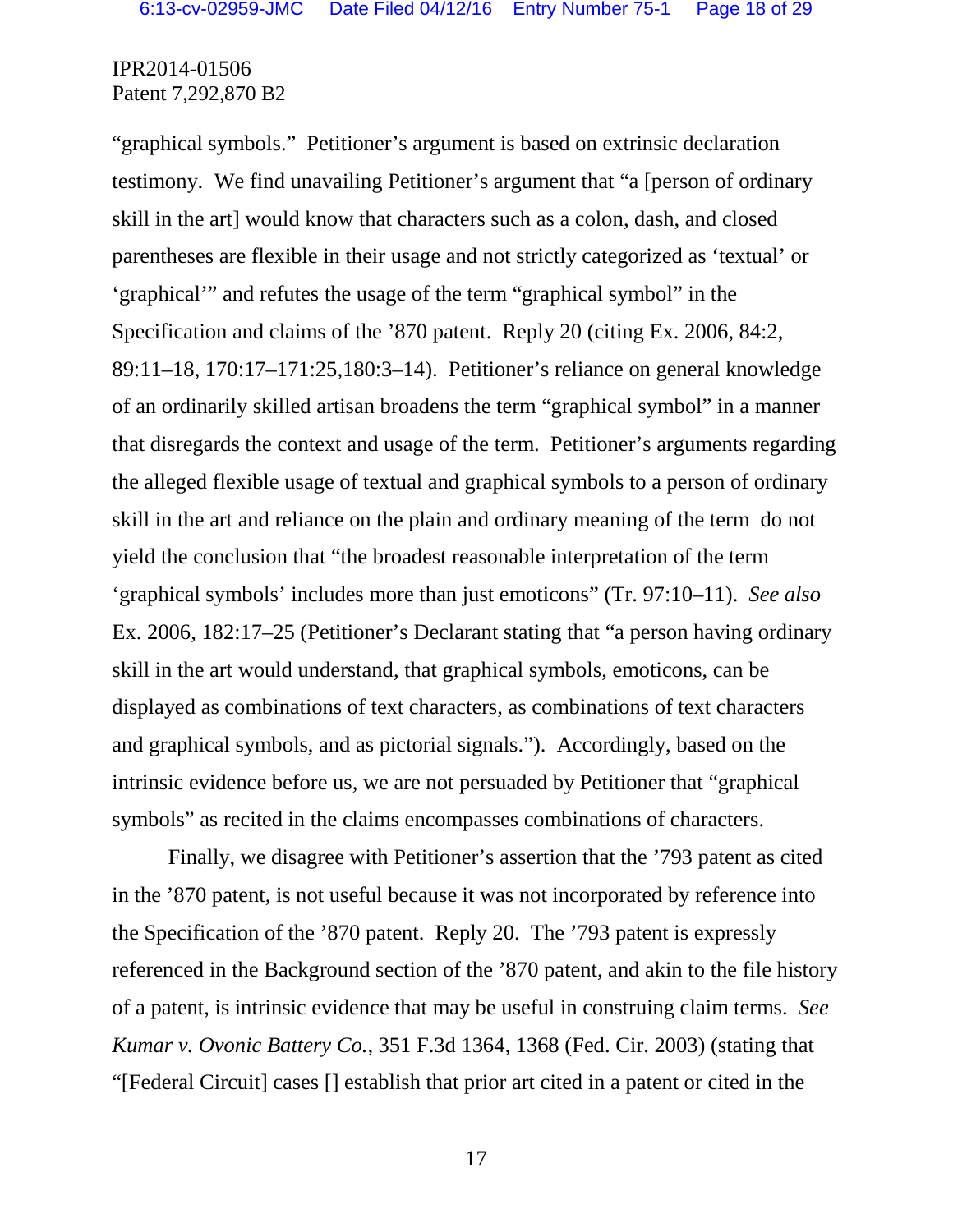prosecution history of the patent constitutes intrinsic evidence" and citing cases establishing same); *Arthur A. Collins, Inc. v. Northern Telecom Ltd*., 216 F.3d 1042, 1045 (Fed. Cir. 2000) (noting "[w]hen prior art that sheds light on the meaning of a term is cited by the patentee, it can have particular value as a guide to the proper construction of the term, because it may indicate . . . the meaning of the term to persons skilled in the art"). Based on the full record, we find that the '793 patent as referenced in the '870 patent Specification supports the determination that a person of ordinary skill in the art would understand that "graphical symbol" in light of the '870 patent Specification is a "graphical emoticon" that is distinct from a "textual emoticon."

With respect to extrinsic evidence, we note that neither party has cited a dictionary or treatise defining the terms textual character or graphical symbol as recited in the challenged claims. *See* PO Resp. 28 n.9 (noting that the term "graphical symbols" does not appear in the 2003 editions of Merriam-Webster's Dictionary or Newton's Computer Dictionary). After considering the full record, we find that the extrinsic evidence, $\frac{2}{3}$  does not change our determination that the broadest reasonable interpretation, as would be understood by one of ordinary skill in the art in the context of the entire disclosure, of "graphical symbol" is "graphical emoticon."

<span id="page-17-0"></span> <sup>2</sup> Although Petitioner has presented evidence that Patent Owner seeks a broader construction of the term "graphical symbol" in related district court proceedings (Reply 23–24; Ex. 1034 at 6), Petitioner has not indicated that the district court adopted Patent Owner's proposed construction. Even if a court had adopted Patent Owner's proposed construction, a district court's interpretation of a claim term is instructive but not binding on our construction. *See Power Integrations, Inc. v. Lee*, 797 F.3d 1318, 1326 (Fed. Cir. 2015) ("There is no dispute that the board is not generally bound by a prior judicial construction of a claim term.").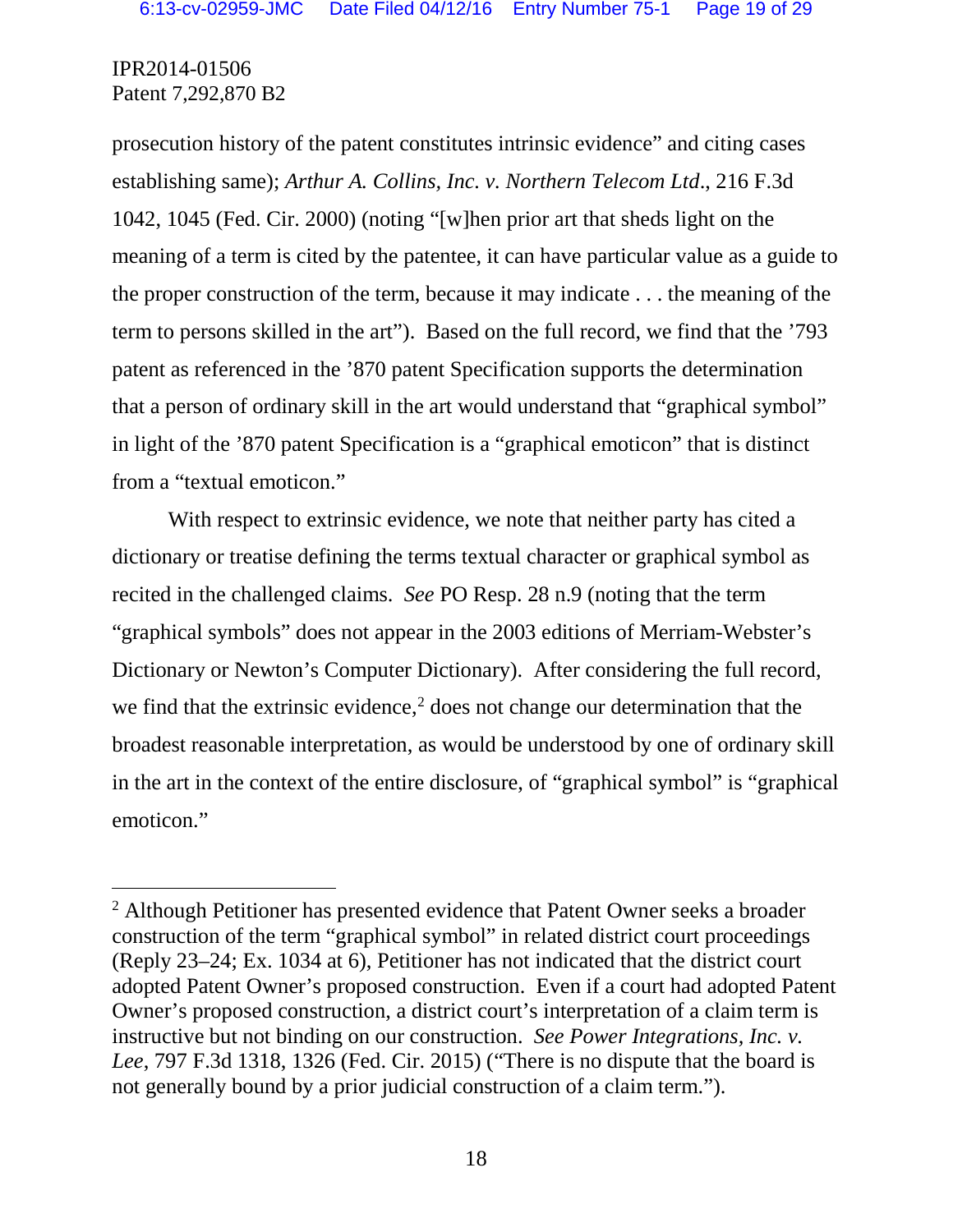#### *C. Anticipation Based on e740 User's Manual*

Petitioner asserts that claims 2, 5–8, 11, 12, 17, 18, 20, 21, 24–27, 30, 31, 36, 37, and 40 are anticipated by e740 User's Manual (Ex. 1004). Pet. 12–33. The e740 User's Manual describes the hardware and software functionality of the Toshiba Pocket PC e740 product. Ex. 1004, 2. The e740 is a touchscreen wireless device that includes MSN Messenger software and wireless IP functions. *Id.* at 13–14. In support of its contentions, Petitioner also provides claim charts and citations to the Declaration testimony of Dr. Arthur T. Brody ("Brody Declaration," Ex. 1003). *Id*.

Based on the complete record, we agree with Patent Owner that Petitioner has not demonstrated by a preponderance of the evidence that the e740 User's Manual explicitly or inherently discloses the limitations of independent claims 1 and 20. *See* PO Resp. 35–37. The Petition applies a construction for "graphical symbol" that includes text emoticons and individual characters themselves as graphical symbols. *See* Pet. 14–15 (claim 1), 25 (claim 20), 28 n.3 (citing individual characters such as ")" and "-" as graphical symbols alone). The Petition states that the "combination of characters, each element of the smiley face—':', '-', ')'—is also a graphical symbol" like a "character sequence, such as ':-)' or ';-)', that represents a graphical symbol." Pet. 28 n.3. Based on the claim construction determined above, "graphical symbols" are "graphical emoticons" that are distinct from "textual emoticons" presented by Petitioner. Petitioner's evidence and argument do not establish that the cited reference teaches a "device [] configured to generate textual characters and graphical symbols" as recited in independent claims 1 and 20.

Upon review of the complete record, we are not persuaded by Petitioner's arguments that the e740 User's Manual and Morrison disclose graphical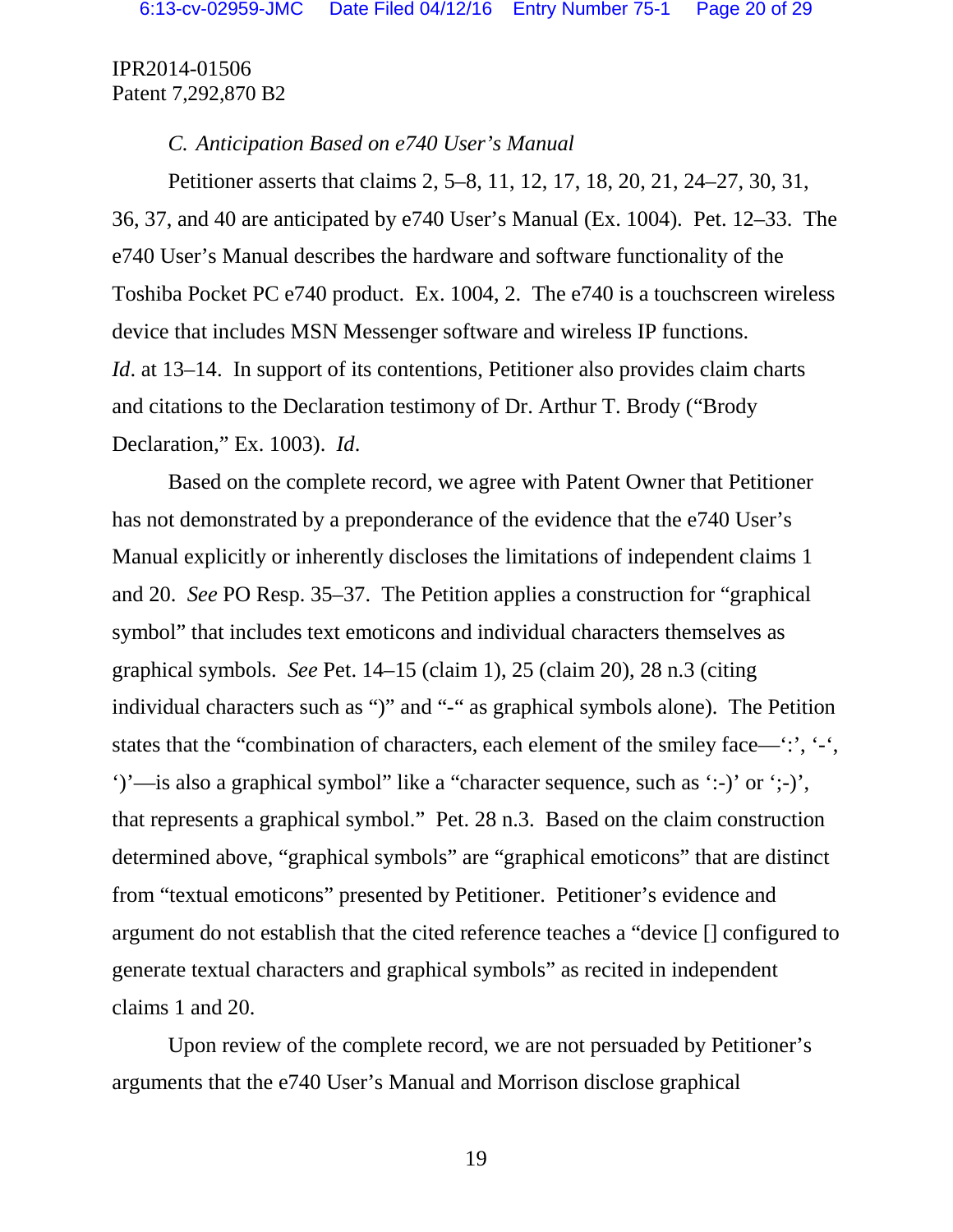emoticons. Reply 22; Tr. 38:13–39:10. Petitioner's efforts to bootstrap MSN Messenger as discussed in the e740 User's Manual to the disclosure of graphical emoticons is not supported by the Petitioner's evidence and argument as presented in the Petition. Pet. 12–13, 28, 42. In sum, Petitioner has not provided persuasive or sufficient evidence that the e740 User's Manual discloses "graphical symbols" as recited in independent claims 1 and 11.

After consideration of the complete record before us, we are not persuaded by a preponderance of the evidence that claims 1, 2, 5–8, 11, 12, 17, 18, 20, 21, 24–27, 30, 31, 36, 37, and 40 are anticipated by e740 User's Manual.

*D. Obviousness Grounds Based on e740 User's Manual and Morrison*

Petitioner contends that claims 1, 2, 5–8, 11, 12, 17, 18, 20, 21, 24–27, 30, 31, 36, 37, and 40 are obvious in view of the e740 User's Manual and Symbol (Pet. 33–42); claims 1, 2, 5–8, 11, 12, 17–21, 24–27, 30, 31, and 36–40 are obvious in view of e740 User's Manual and Morrison (Pet. 42–54); and claims 9, 10, 28, and 29 are obvious in view of e740 User's Manual and e750 User's Manual (Pet. 54–56). Petitioner presents claim charts and evidence in support of these contentions.Pet. 33–56.

Petitioner's argument and evidence rely on the same overly broad construction of "graphical symbols" used in the anticipation grounds based on the e740 User's Manual. Pet. 35, 38, 43–44, 48, 55–56 (citing e740 User's Manual for teaching recited claim limitations for graphical symbol). As discussed above, Petitioner's argument that the combination of Morrison and the e740 User's Manual teach "graphical symbols" is not supported by the Petition. Although we carefully weighed Patent Owner's Declarant testimony, we agree with Patent Owner's argument that the Petition fails to demonstrate that Morrison and the e740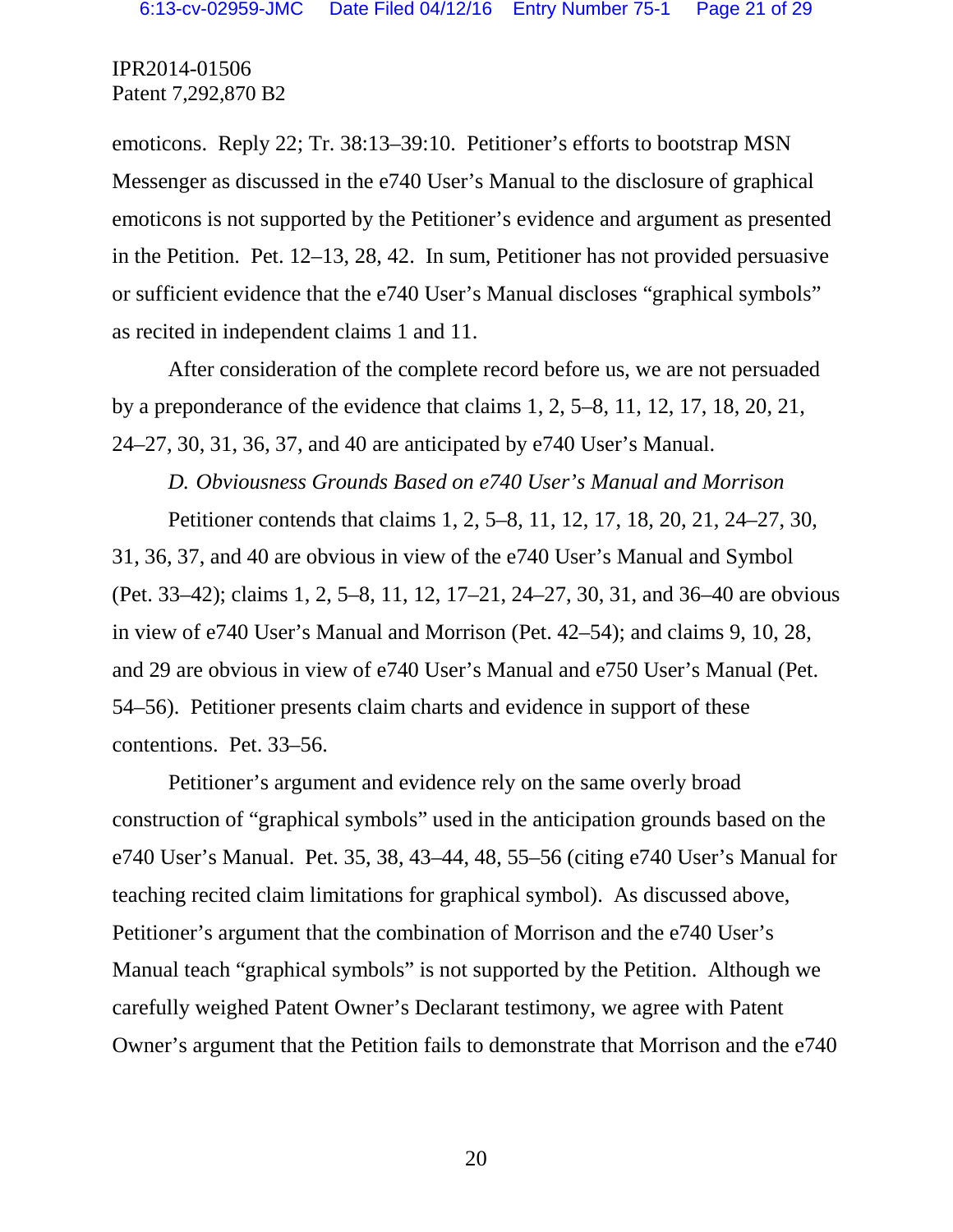User's Manual teach or suggest "graphical symbols" or "graphical emoticons" as opposed to textual characters cited by Petitioner. PO Resp. 35–42, 43–46.

We have considered the arguments and evidence presented by the Petitioner and Patent Owner. For the reasons discussed above, we conclude that Petitioner has not shown by a preponderance of the evidence that claims 1, 2, 5–8, 11, 12, 17, 18, 20, 21, 24–27, 30, 31, 36, 37, and 40 are obvious in view of the e740 User's Manual and Symbol; claims 1, 2, 5–8, 11, 12, 17–21, 24–27, 30, 31, and 36–40 are obvious in view of e740 User's Manual and Morrison; or claims 9, 10, 28, and 29 are obvious in view of e740 User's Manual and e750 User's Manual.

### *E. Petitioner's Motions to Exclude*

Petitioner filed a Motion to Exclude certain evidence. Paper 34 ("Pet. Mot. Excl."). Patent Owner filed an Opposition to Petitioner's Motion to Exclude (Paper 41, "PO Opp. Excl."), and Petitioner filed a Reply to Patent Owner's Opposition (Paper 42, "Pet. Reply Excl."). In particular, Petitioner moves to exclude Patent Owner's exhibits, as discussed below.

#### *1. Secondary Consideration Charts (Exhibits 2080–2081)*

Petitioner argues it is prejudiced because Patent Owner's secondary considerations exhibits were improperly filed with the sur-reply, depriving Petitioner of a written reply. Pet. Mot. Excl. 1. Patent Owner contends that the exhibits were summary originally introduced during cross examination of Patent Owner's expert prior to Petitioner's Reply. PO Opp. Excl. 2. As such Patent Owner states that they are not new evidence and instead are merely summaries of evidence introduced in with the Patent Owner's Response. *Id*. (citing Ex. 2007).

Although we did not rely on these exhibits or reach secondary consideration issues, Patent Owner's belated introduction of summary evidence that Patent Owner admits is in the record with the Patent Owner response is cumulative. We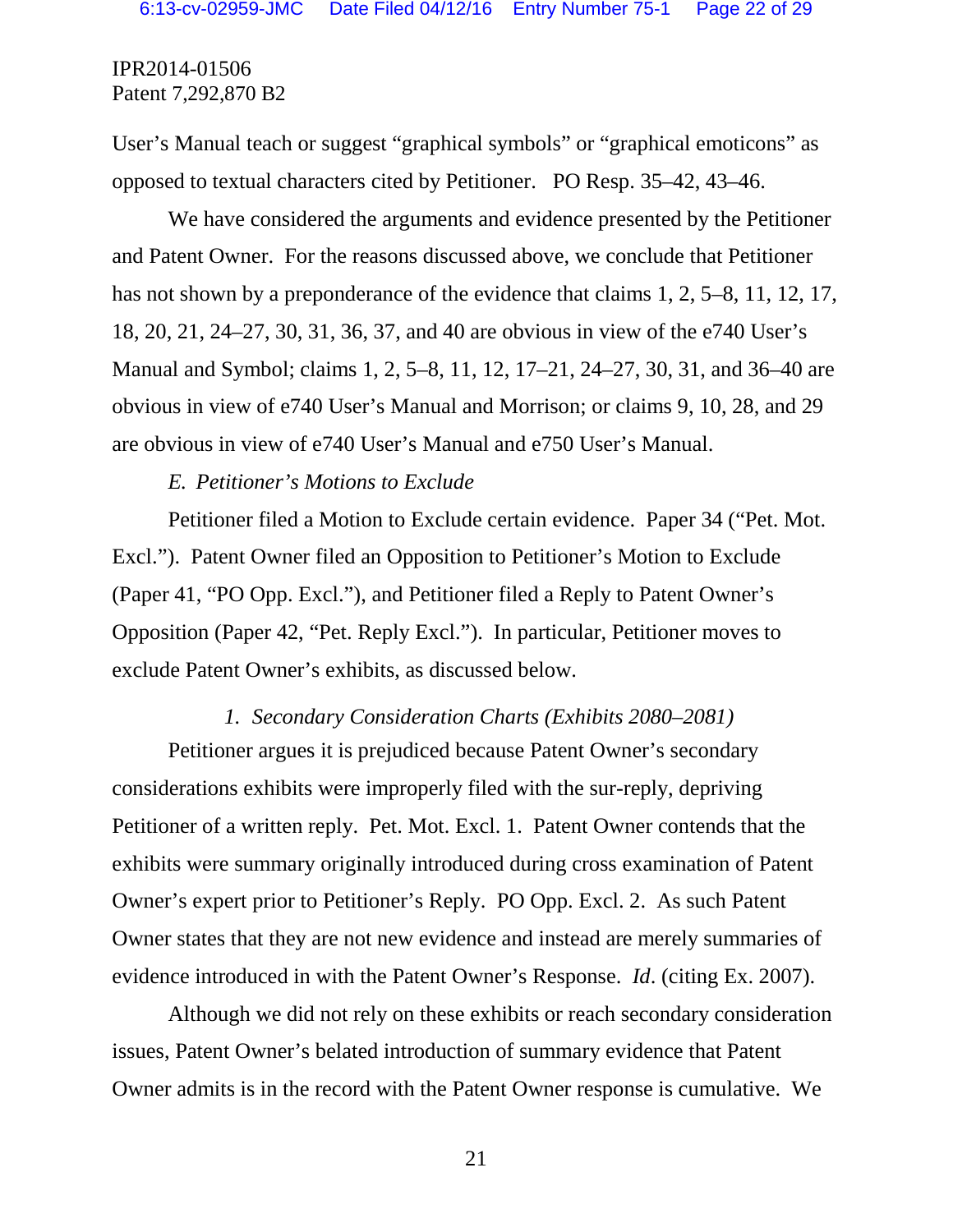grant Petitioner's motion to exclude Exhibits 2080 and 2081.

*2. Dr. Konchitsky's Bournemouth University Ph.D. Dissertation (Exhibit 2084) and Dr. Konchitsky's Bournemouth University Master's Thesis (Exhibit 2090)*

Petitioner argues that Exhibit 2084 and Exhibit 2090 are inadmissible because Patent Owner failed to file an English translation with an affidavit attesting to the accuracy of the translation pursuant to [3](#page-21-0)7 C.F.R.  $\S$  42.63(b).<sup>3</sup> Pet. Mot. Excl. 2, 4–5. Rule 42.63(b) provides that "[w]hen a party relies on a document or is required to produce a document in a language other than English, a translation of the document into English and an affidavit attesting to the accuracy of the translation must be filed with the document."

Patent Owner does not dispute that (1) Exhibit 2084 and Exhibit 2090 are written in Hebrew; and (2) no English translation has been provided. PO Opp. Excl. 3–4, 6–7. However, Patent Owner argues that Rule 42.63(b) should not apply in circumstances where the substance of the document in a foreign language is not relied upon. PO Opp. Excl. 3, 5–6. Alternatively, Patent Owner argues that we should waive the certified translation in these circumstances in the interest of a just, speedy and inexpensive resolution of this proceeding. *Id.*

Based on the complete record, we are not persuaded by Patent Owner's arguments that we should set aside the requirements of Rule 42.63(b). For example, Patent Owner argues that the "substance" of Exhibit 2084 is not at issue because the "entire point of Exhibit 2084" is that it is a Ph.D. dissertation written in the Hebrew language. PO Opp. Excl. 4. However, without a certified translation, we cannot confirm that Exhibit 2084 contains Dr. Konchitsky's Ph.D.

<span id="page-21-0"></span><sup>&</sup>lt;sup>3</sup> Petitioner filed its objections within the prescribed time limit provided under Rule 42.64(b)(1). Paper 29.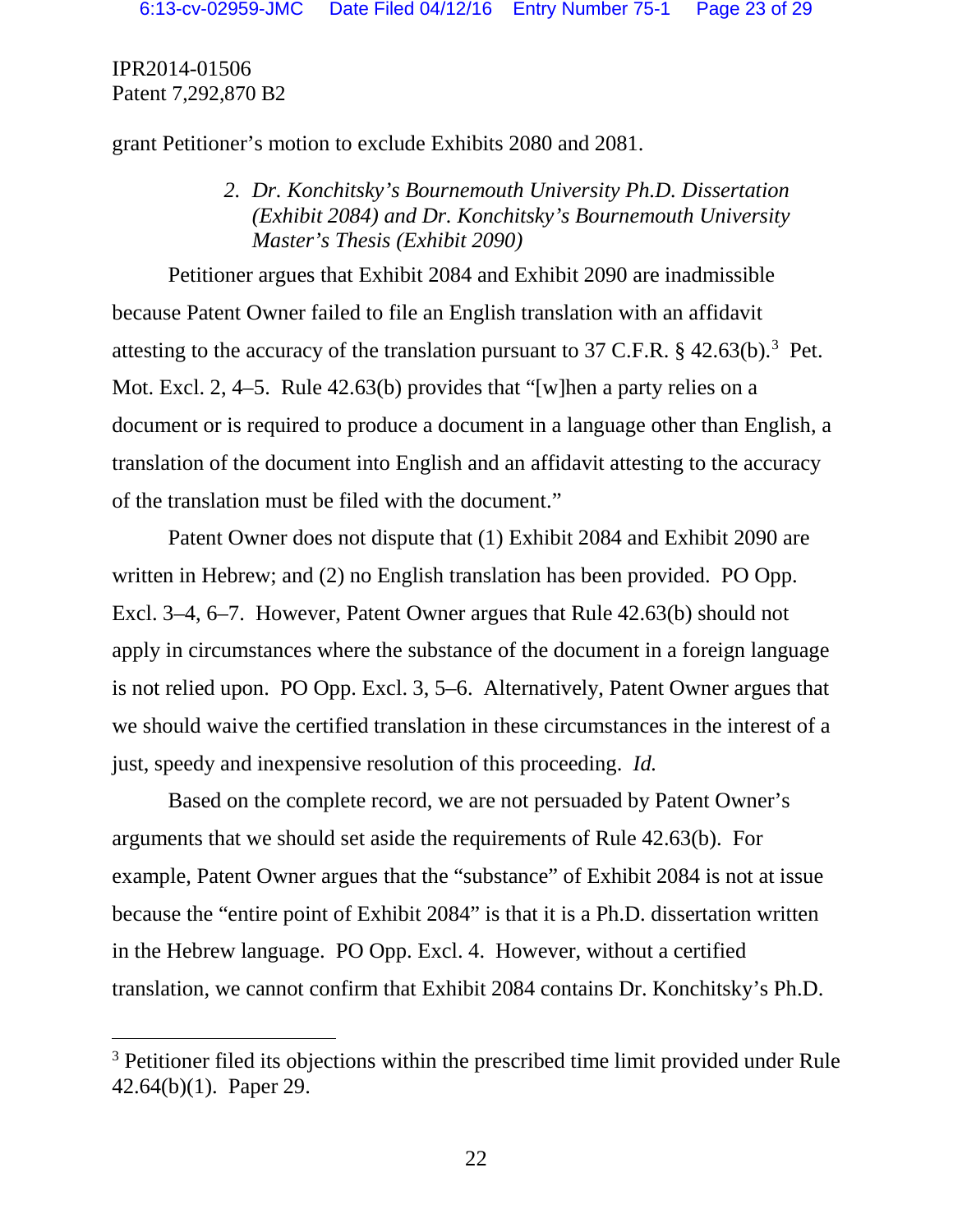dissertation in Hebrew. Moreover, we cannot agree with Patent Owner that Exhibit 2084 is "indisputably authenticated," as we cannot ascertain the contents of the document to determine authenticity. *See id.*

Additionally, based on the facts this case, Patent Owner has not explained how waiver of Rule 42.63(b) would promote a just, speedy and inexpensive resolution of the proceeding. Providing a certified translation of a document in a foreign language allows each party a fair opportunity to develop its respective positions based on a full understanding of the record. Generally, the development of a clear and complete record promotes the interests of a just, speedy and inexpensive resolution. In the instance of a missing translation, the record lacks clarity and completeness, which in itself incurs expenditure of resources on issues that could have been avoided altogether. Accordingly, based on the totality of the facts, we do not waive Rule 42.63(b) for Exhibit 2084 and Exhibit 2090. Petitioner's Motion to Exclude Exhibit 2084 and Exhibit 2090 is granted.

# *3. Dr. Konchitsky's Bournemouth University Ph.D. Transcript (Exhibit 2085)*

Petitioner argues that Patent Owner has not established the authenticity of Exhibit 2085 in order to demonstrate that Dr. Konchitsky obtained a genuine Ph.D. from Bournemouth University. Pet. Mot. Excl. 2–3. Exhibit 2085 purportedly shows Dr. Konchitsky's Bournemouth University Ph.D. transcript.

Arguably, the Ph.D. transcript alleged shown in Exhibit 2085 may not be sufficient to establish that Dr. Konchitsky obtained a genuine Ph.D.; however, as discussed above, Dr. Konchitsky's education and experience qualify him to provide his opinion on the subject matter of this proceeding even without taking into consideration whether Dr. Konchitsky has a Ph.D. from Bournemouth University Extension through Ramat Gan College in Israel. Further, Petitioner has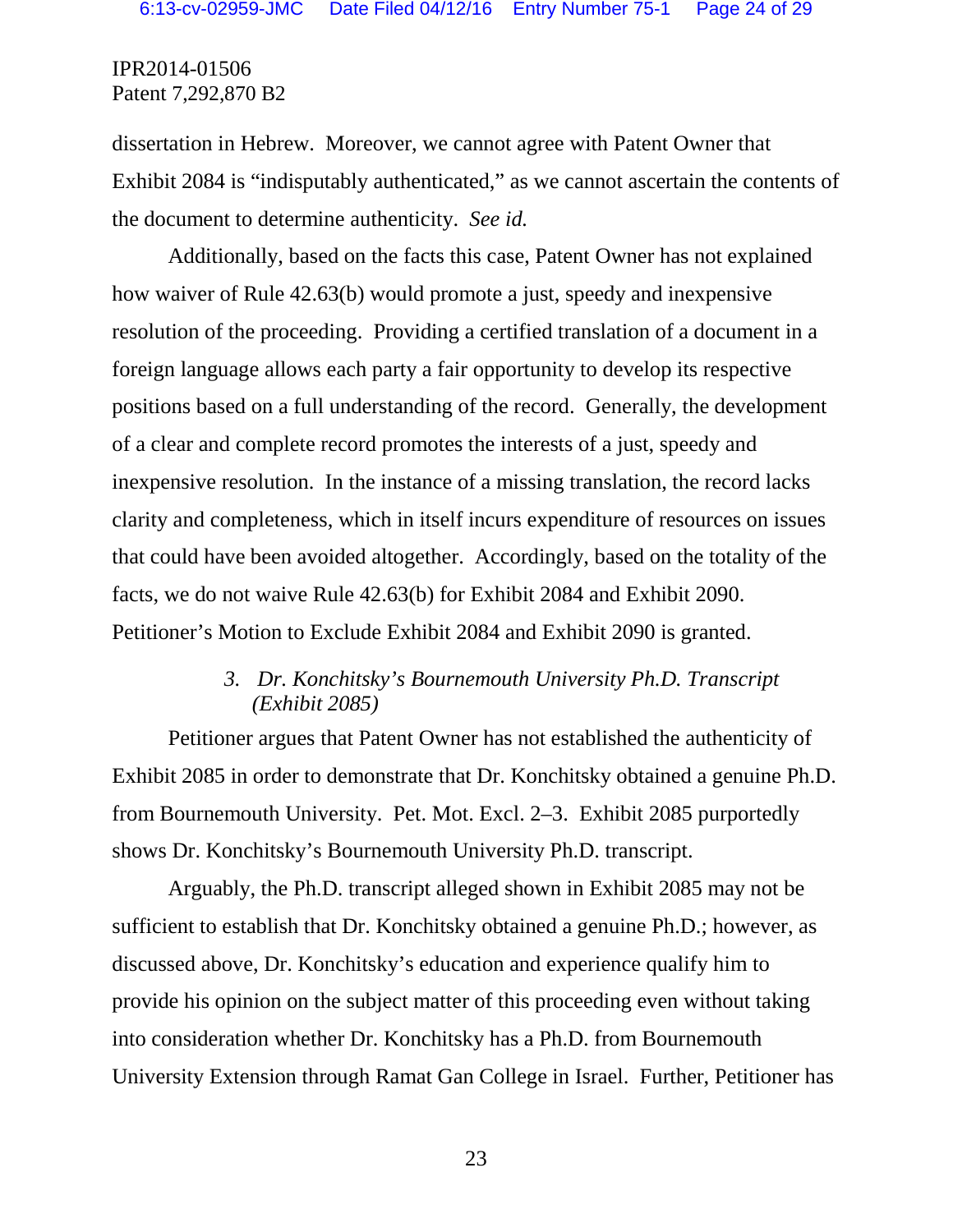withdrawn any allegation that Dr. Konchitsky himself engaged in forgery or perjury related to his Ph.D. Tr. 5:8–22. Thus, we determine that the authenticity of Exhibit 2085 is moot.

> *4. Dr. Konchitsky's Bournemouth University Ph.D. Payment Receipts (Exhibit 2087) and Dr. Konchitsky's Master's Payment Receipts (Exhibit 2091)*

Petitioner has withdrawn its motion to exclude Exhibits 2087 and 2091. Pet. Exclude Reply 3; Tr. 11:1–4. We treat this request as moot.

> *5. Statement of Mr. Cohen (Exhibit 2092); November 4, 2002 Letter from Marilyn Russell on Bournemouth University Letterhead (Exhibit 2093); December 26, 2002 Letter of Professor Meidan on Bournemouth University Letterhead (Exhibit 2094); October 18, 2015 Letter of Professor Meidan (Exhibit 2095); Statement of Gili Dror (Exhibit 2096); Statement of Simon Perez (Exhibit 2097); December 21, 2004 Letter of Recommendation by Stanford University Professor Lusignan (Exhibit 2102)*

Petitioner presents several arguments challenging the admissibility of Exhibits 2092–2097 and 2102. Pet. Mot. Excl. 5–14. Petitioner's Motion is dismissed as moot as this Decision does not rely on Exhibits 2092–2097 and 2102.

Further, we note that in evaluating the credibility of Dr. Konchitsky's testimony, we considered the circumstances of how Patent Owner came to file an incorrect translation of Exhibit 2092, which is originally in a foreign language and purported to be a statement by Mr. Haim Cohen. *Supra* Sect. II(A)(3); *see* Ex. 1061 (certified translation of Exhibit 2092 filed by Petitioner). Our discussion of Exhibit 2092 does not rely on the substance of Ex. 2092 to determine Dr. Konchitsky's credibility, but solely considers Dr. Konchitsky's testimony in light of the circumstances Patent Owner asserts led to a "mismatched" Exhibit 2092 with an incorrect translation.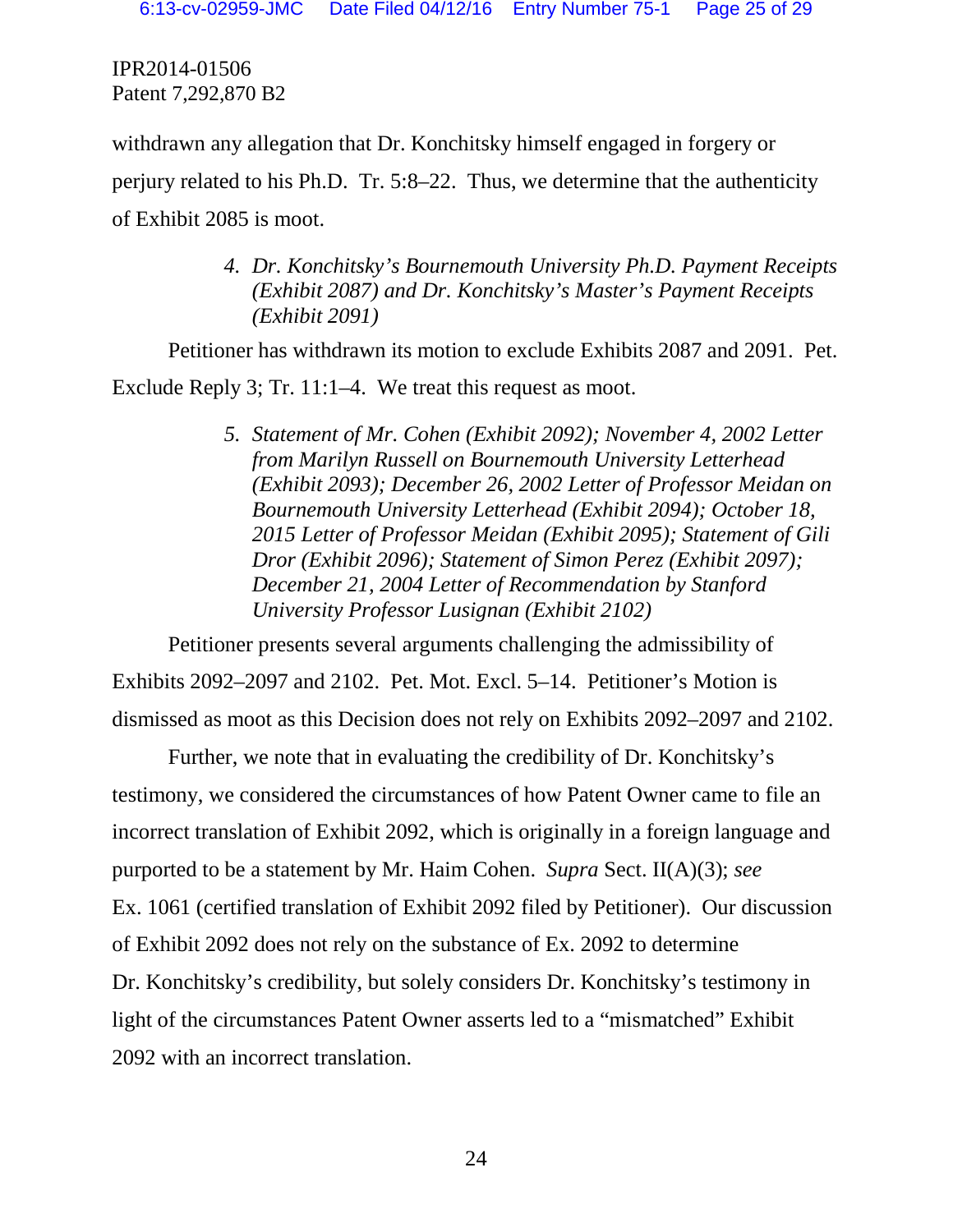Accordingly, we dismiss Petitioner's Motion to Exclude Exhibits 2092– 2097 and 2102 as moot.

#### *F. Patent Owner's Motion to Exclude*

Patent Owner filed a Motion to Exclude. Paper 38 ("PO Mot. Excl."). Petitioner filed an Opposition to Patent Owner's Motion to Exclude (Paper 42, "Pet. Opp. Excl."), and Patent Owner filed a Reply (Paper 47, "PO Reply Excl.").

## *1. Exhibits 1008 and 1009*

Patent Owner presents several arguments challenging the admissibility of Exhibits 1008 and 1009. Pet. Mot. Excl. 2–3. Patent Owner argues that the Decision on Institution did not expressly rely on these exhibits, that the exhibits are not relevant or authenticated. *Id*. Petitioner responds that the challenged exhibits are not hearsay and are authentic. Pet. Opp. Excl. 1–4.

Patent Owner's Motion to Exclude Exhibits 1008 and 1009 is dismissed as moot because this Decision does not rely on these exhibits.

#### *2. Exhibits 1022, 1031, 1032, 1039, and 1040*

Patent Owner asserts that Exhibits 1022, 1031, 1032, 1039, and 1040 are not directed at the substance of the unpatentability issues but instead relate to the alleged deception regarding the academic credentials of Dr. Konchitsky. PO Mot. Excl. 4. Patent Owner contends that these exhibits are inadmissible hearsay and not relevant. *Id*. at 3–11. Patent Owner also identifies numerous alleged deficiencies with each challenged Exhibit.

Because we do not directly rely on the evidence cited in Exhibits 1022, 1031, 1032, 1039, and 1040 in reaching our Decision on the unpatentability of the challenged claims of the '870 patent, we dismiss as moot Patent Owner's Motion to Exclude Exhibits 1022, 1031, 1032, 1039, and 1040.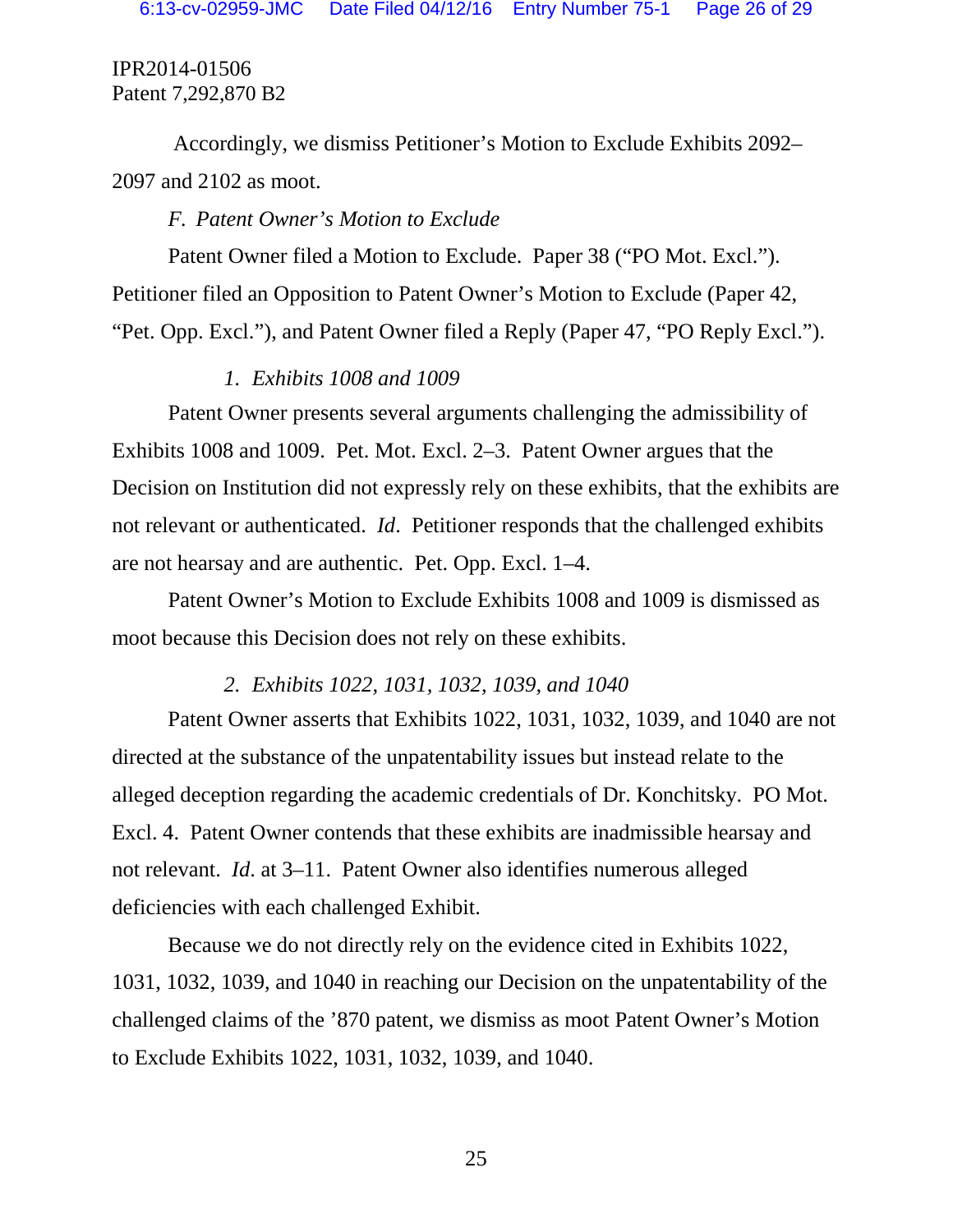## *3. Exhibits 1036 and 1037*

Patent Owner contends that Exhibits 1036 and 1037, first introduced in the Petitioner's Reply, constitute new evidence that was not included in the Petition and should be excluded. PO Mot. Excl. 11–13. Petitioner contends that Exhibits 1036 and 1037 are submitted properly to rebut Patent Owner's construction of the claim term "graphical symbol." Pet. Opp. Excl. 13–15.

We are not persuaded by Patent Owner's argument that Petitioner's exhibits are irrelevant and unreliable hearsay. PO Mot. Excl. 11–13. Petitioner's Reply cites the Exhibits 1036 and 1037 in rebuttal to Patent Owner's claim interpretation of the cited prior art references, and not as substitute grounds for unpatentability. Reply 22–23. Finally, Patent Owner's issues regarding the lack of supporting declaration explaining the relevance of the exhibits or the substantive teachings of the exhibits, are best addressed in the weight accorded to Petitioner's arguments and evidence.

Based on the facts of the present case, we deny Patent Owner's Motion to Exclude Exhibits 1036 and 1037.

### III. CONCLUSION

For the foregoing reasons, Petitioner has not demonstrated by a preponderance of the evidence that:

(1) claims 1, 2, 5–8, 11, 12, 17, 18, 20, 21, 24–27, 30, 31, 36, 37, and 40 of the '870 patent are unpatentable under 35 U.S.C. § 102 as anticipated by e740 User's Manual;

(2) claims 1, 2, 5–8, 11, 12, 17, 18, 20, 21, 24–27, 30, 31, 36, 37, and 40 of the '870 patent are unpatentable under 35 U.S.C. § 103(a) as obvious over the e740 User's Manual and Symbol; and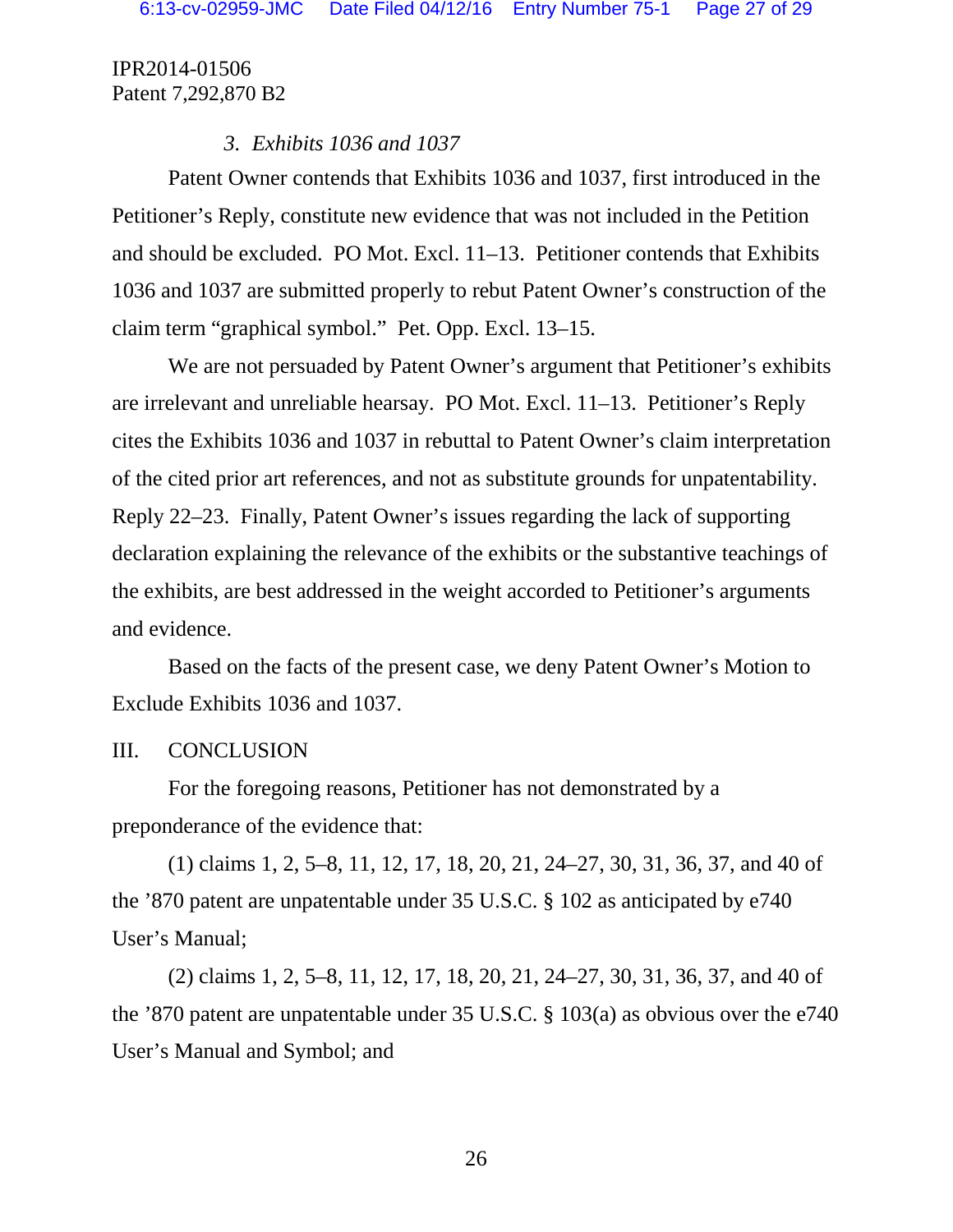(3) claims 1, 2, 5–8, 11, 12, 17–21, 24–27, 30, 31, and 36–40 of the '870 patent are unpatentable under 35 U.S.C. § 103(a) as obvious over the e740 User's Manual and Morrison; and

(3) claims 9, 10, 28, and 29 of the '870 patent are unpatentable under 35 U.S.C. § 103(a) as obvious over the e740 User's Manual and the e750 User's Manual.

IV. ORDER

In consideration of the foregoing, it is hereby:

ORDERED that, based on a preponderance of the evidence, 1, 2, 5–12, 17– 21, 24–31, and 36–40 of U.S. Patent No. 7,292,870 have not been shown to be unpatentable;

FURTHER ORDERED that Petitioner's Motion to Exclude Exhibits 2080, 2081, 2084, and 2090 is *granted*;

FURTHER ORDERED that Petitioner's Motion to Exclude Exhibits 2085, 2087, 2091–2097, and 2102 is *dismissed as moot*;

FURTHER ORDERED that Patent Owner's Motion to Exclude Exhibits 1006, 1007, 1009–1011, 1022, 1031, 1032, 1039, and 1040 is *dismissed as moot*;

FURTHER ORDERED that Patent Owner's Motion to Exclude Exhibits 1036 and 1037 is *denied;* and

FURTHER ORDERED, because this is a final written decision, the parties to this proceeding seeking judicial review of our Decision must comply with the notice and service requirements of 37 C.F.R. § 90.2.